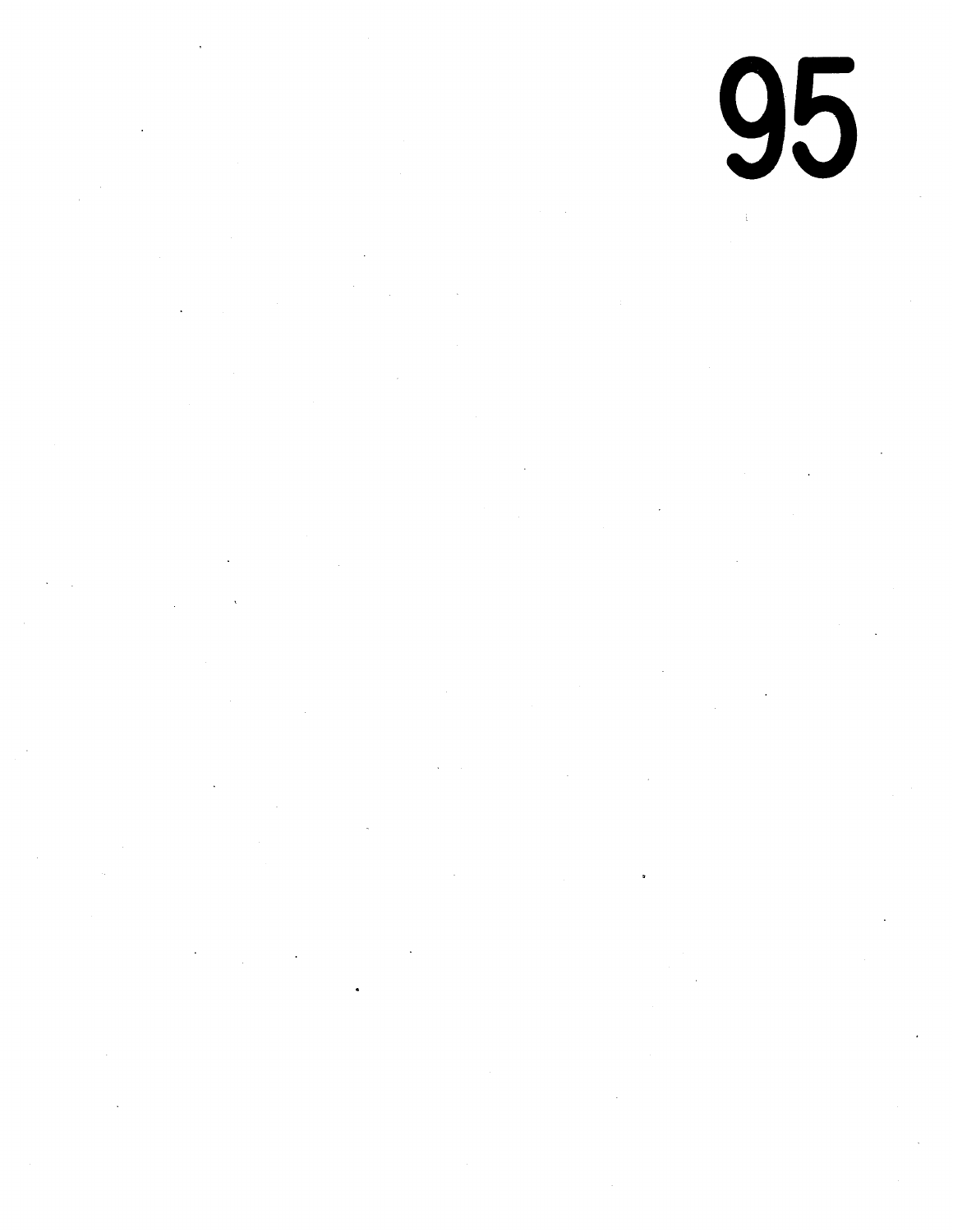```
\frac{1}{2}2 ** NGPT − Next Generation POSIX Threading
3 ** Copyright (c) 2001 IBM Corporation <babt@us.ibm.com>
     **<br>**
 5 ** This file is part of NGPT, a non−preemptive thread scheduling
6 ** library which can be found at http://www.ibm.com/developer.
7 \div *8 ** This library is free software; you can redistribute it and/or<br>8 ** modify it under the terms of the GNU Lesser General Public
9 ** modify it under the terms of the GNU Lesser General Public
10 ** License as published by the Free Software Foundation; either
11 ** version 2.1 of the License, or (at your option) any later version.
\begin{array}{ccc}\n12 & & \star \star \\
13 & & \star \star\n\end{array}13 ** This library is distributed in the hope that it will be useful,<br>14 ** but WITHOUT ANY WARRANTY; without even the implied warranty of
14 ** but WITHOUT ANY WARRANTY; without even the implied warranty of
15 ** MERCHANTABILITY or FITNESS FOR A PARTICULAR PURPOSE. See the GNU
16 ** Lesser General Public License for more details.<br>16 ** Lesser General Public License for more details.
\begin{array}{ccc}\n17 & * & *\\
17 & * & *\\
18 & * & *\\
\end{array}18 ** You should have received a copy of the GNU Lesser General Public
19 ** License along with this library; if not, write to the Free Software
20 ** Foundation, Inc., 59 Temple Place, Suite 330, Boston, MA 02111−1307<br>20 ** Foundation, Inc., 59 Temple Place, Suite 330, Boston, MA 02111−1307
           IISA.\begin{matrix} 22 & * & * \\ 23 & * & * \end{matrix}<sup>23</sup> ** pthreadtypes.h: POSIX Thread ("Pthread") API for NGPT \frac{x}{4} */
24 */<br>25
                                                      7* ''Only those who attempt the absurd
26 can achieve the impossible.''
27 −− Unknown */
28 #if !defined _BITS_TYPES_H && !defined _PTHREAD_H
<sup>29</sup> # error "Never include <bits/pthreadtypes.h> directly; use <sys/types.h> instead."
     30 #endif
31
32 #ifndef _BITS_PTHREADTYPES_H
33 #define _BITS_PTHREADTYPES_H 1
34
35 #define __need_schedparam
36 #undef sched_param
37 #include <bits/sched.h>
38
39
40
41 #ifndef _PTHREAD_QLOCK_DEFINED
42 typedef struct pth_qlock_st pth_qlock_t;
43 typedef struct pth_qlock_st pthread_lock_t;
44 \text{struct } \text{pth\_qlock\_st} {<br>45 \text{int} lock
            int \frac{1}{1} \frac{1}{1} \frac{1}{1} \frac{1}{1} \frac{1}{1} \frac{1}{1} \frac{1}{1} \frac{1}{1} \frac{1}{1} \frac{1}{1} \frac{1}{1} \frac{1}{1} \frac{1}{1} \frac{1}{1} \frac{1}{1} \frac{1}{1} \frac{1}{1} \frac{1}{1} \frac{1}{1} \frac{1}{1} \frac{1}{1} \frac{1}{146 int owner;<br>
47 int count;
                                       count;
48<br>49
49 #define _PTHREAD_QLOCK_DEFINED
     50 #endif
51
52 struct _pthread_fastlock {
            long int _status;
int_{55}^{54} int __spinlock;
     55 };
56
57 #ifndef _PTHREAD_DESCR_DEFINED
58 /* Thread descriptors \frac{1}{\sqrt{5}}<br>59 typedef struct pthread s
     59 typedef struct pthread_st *_pthread_descr;
60 # define _PTHREAD_DESCR_DEFINED
61 #endif
62
63
64 #ifdef __USE_XOPEN2K
65 /* POSIX spinlock data type. */
66 typedef volatile int pthread_spinlock_t;
67
68 /* POSIX barrier. */<br>69 typedef struct {
69 typedef struct {
        Firuct _pthread_fastlock __ba_lock; /* Lock to guarantee mutual exclusion */<br>int __ba_required; /* Threads needed for completion */<br>int __ba_present; /* Threads waiting */
71 int __ba_required; /* Threads needed for completion */
72 int __ba_present; /* Threads waiting */
73 _pthread_descr __ba_waiting; /* Queue of waiting threads */
74 } pthread_barrier_t;
75
76 /* barrier attribute */
77 typedef struct<br>78 int pshared
78 int __pshared;<br>79 knothread barries
    } pthread_barrierattr_t;
80
81 #endif
82
83<br>84\begin{array}{c} 84 \ 84 \ 1 \end{array} * Unprotect namespace, so we can define our own variants now
85 */
86 #undef pthread_t
87 #undef pthread_attr_t
88 #undef pthread_key_t
     89 #undef pthread_once_t
90 #undef pthread_mutex_t
Registered Version: Next Generation Posix Threading pthreadtypes.h Exhibit 11.1−1 pg 1/2
```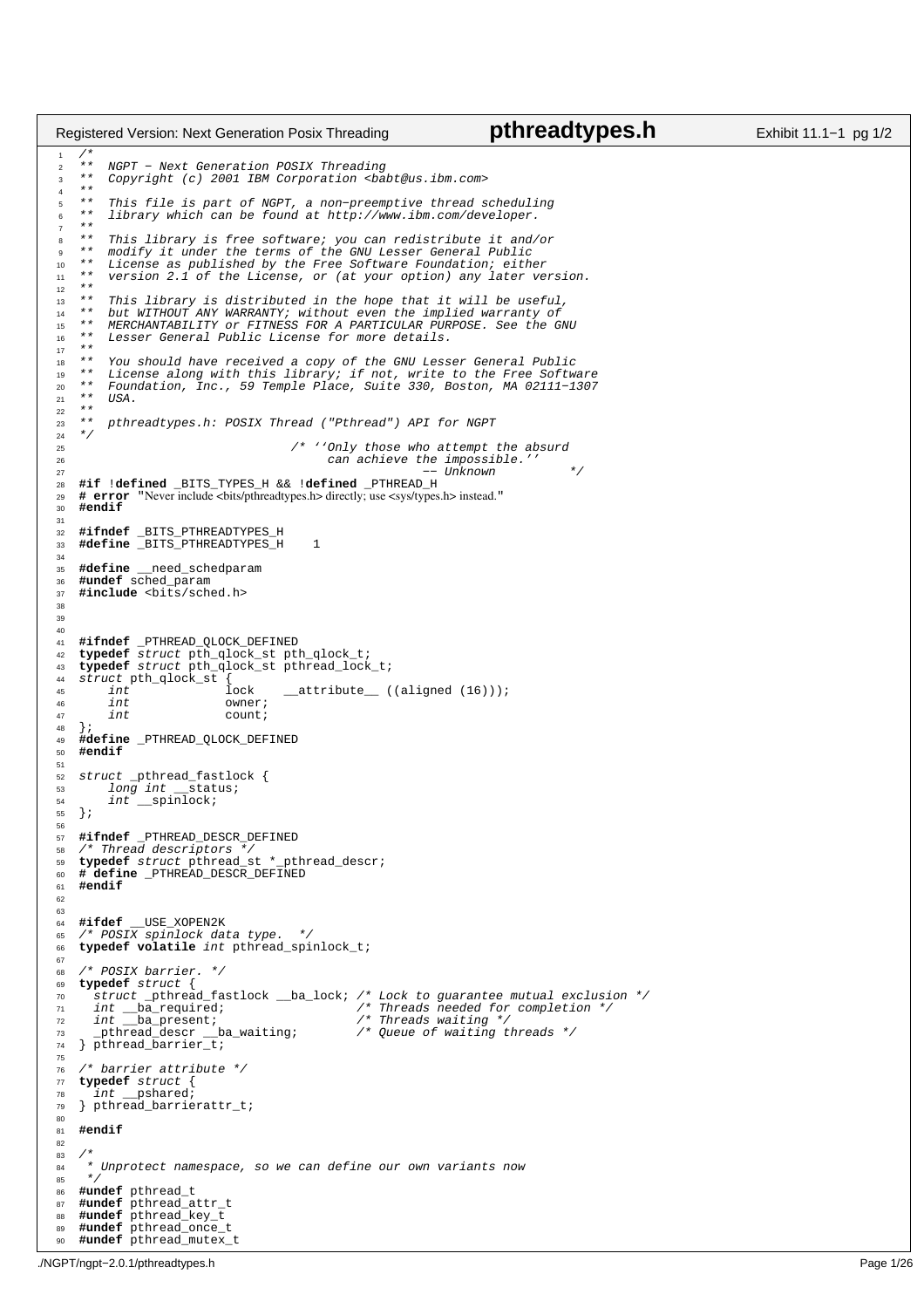| Registered Version: Next Generation Posix Threading                                                                                                                      | pthreadtypes.h                                                                      | Exhibit 11.1-1 pg 2/2 |
|--------------------------------------------------------------------------------------------------------------------------------------------------------------------------|-------------------------------------------------------------------------------------|-----------------------|
| #undef pthread_mutexattr_t<br>91<br>#undef pthread_cond_t<br>92<br>#undef pthread_condattr_t<br>93<br>#undef pthread_rwlock_t<br>94<br>#undef pthread_rwlockattr_t<br>95 |                                                                                     |                       |
| 96<br>$/$ *<br>97                                                                                                                                                        |                                                                                     |                       |
| * Forward structure definitions.<br>98<br>* These are mostly opaque to the application.<br>99<br>$^*/$<br>100                                                            |                                                                                     |                       |
| struct pthread_st;<br>101<br>struct pthread_attr_st;<br>102                                                                                                              |                                                                                     |                       |
| struct pthread_cond_st {<br>103<br>void * res0;<br>104<br>int<br>res1;<br>105                                                                                            |                                                                                     |                       |
| int<br>res2;<br>106<br>};<br>107<br>struct pthread_mutex_st {<br>108                                                                                                     |                                                                                     |                       |
| void *<br>res0;<br>109<br>int<br>resl;<br>110                                                                                                                            |                                                                                     |                       |
| int<br>res2;<br>111<br>int.<br>res3;<br>112<br>int<br>res4;<br>113                                                                                                       |                                                                                     |                       |
| int<br>res5;<br>114<br>$\}$ ;<br>115<br>struct pthread_mutexattr_st;<br>116                                                                                              |                                                                                     |                       |
| struct pthread_rwlock_st;<br>117<br>118                                                                                                                                  |                                                                                     |                       |
| $/$ *<br>119<br>* Primitive system data type definitions required by P1003.1c<br>120<br>$\star/$<br>121                                                                  |                                                                                     |                       |
| typedef struct pthread_st<br>122<br>typedef struct<br>pthread_attr_st<br>123<br>typedef int<br>124<br>typedef int<br>125                                                 | *pthread t;<br>*pthread_attr_t;<br>pthread key t;<br>pthread_once_t;                |                       |
| typedef struct pthread mutexattr st<br>126<br>pthread_mutex_st<br>typedef struct<br>127<br>typedef int<br>128<br>typedef struct pthread_cond_st<br>129                   | *pthread mutexattr t;<br>pthread_mutex_t;<br>pthread_condattr_t;<br>pthread_cond_t; |                       |
| typedef int<br>130<br>typedef struct pthread_rwlock_st<br>131<br>132                                                                                                     | pthread_rwlockattr_t;<br>*pthread_rwlock_t;                                         |                       |
| <b>#endif</b> $/* bits/pthreadtypes.h */$<br>133                                                                                                                         |                                                                                     |                       |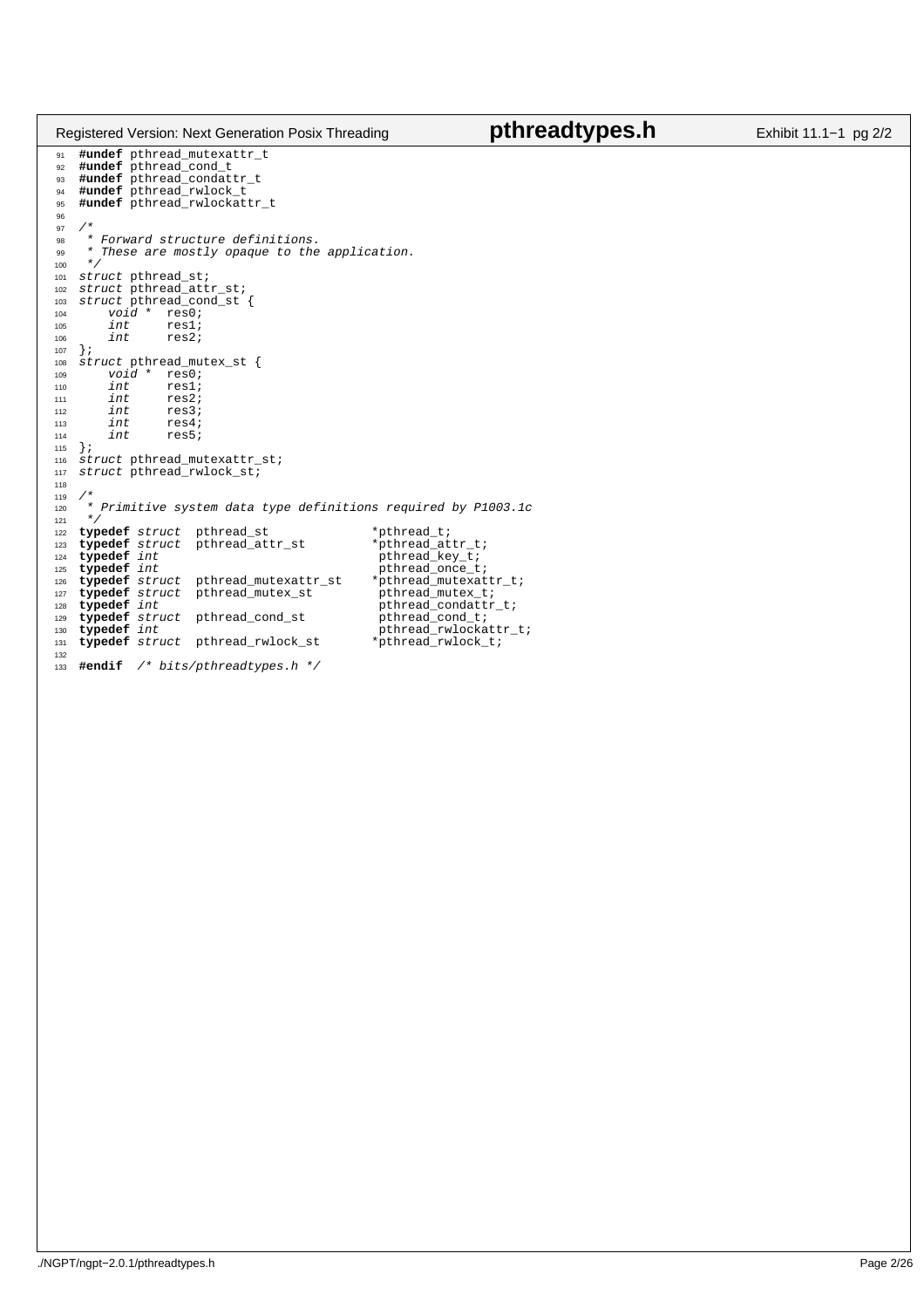```
+2 ** NGPT − Next Generation POSIX Threading
3 ** Copyright (c) 2001 IBM Corporation <babt@us.ibm.com>
    **5 ** This file is part of NGPT, a non−preemptive thread scheduling
6 ** library which can be found at http://www.ibm.com/developer.
7 + x8 ** This library is free software; you can redistribute it and/or<br>8 ** modify it under the terms of the GNU Lesser General Public
9 ** modify it under the terms of the GNU Lesser General Public
10 ** License as published by the Free Software Foundation; either
11 ** version 2.1 of the License, or (at your option) any later version.
\begin{array}{ccc}\n12 & & \star \star \\
13 & & \star \star\n\end{array}13 ** This library is distributed in the hope that it will be useful,<br>14 ** but WITHOUT ANY WARRANTY; without even the implied warranty of
14 ** but WITHOUT ANY WARRANTY; without even the implied warranty of
15 ** MERCHANTABILITY or FITNESS FOR A PARTICULAR PURPOSE. See the GNU
16 ** Lesser General Public License for more details.<br>16 ** Lesser General Public License for more details.
\begin{array}{ccc}\n17 & * & *\\
18 & * & *\\
\end{array}18 ** You should have received a copy of the GNU Lesser General Public
19 ** License along with this library; if not, write to the Free Software
20 ** Foundation, Inc., 59 Temple Place, Suite 330, Boston, MA 02111−1307<br>20 ** Foundation, Inc., 59 Temple Place, Suite 330, Boston, MA 02111−1307
         IISA.\begin{matrix} 22 & * & * \\ 23 & * & * \end{matrix}<sup>23</sup> ** semaphore.h: POSIX Thread ("Pthread") API for NGPT \frac{x}{4} */
24 */<br>25
                                               7* ''Only those who attempt the absurd
26 can achieve the impossible.''
27 −− Unknown */
28 #ifndef _SEMAPHORE_H
29 #define _SEMAPHORE_H 1
3031 #include <features.h>
    32 #include <sys/types.h>
33 #ifdef __USE_XOPEN2K
34 # define __need_timespec
35 # include <time.h>
    36 #endif
37
<sup>38</sup> #ifndef _PTHREAD_DESCR_DEFINED<br>39 typedef struct pthread_st *_ptl
39 typedef struct pthread_st *_pthread_descr;
    40 # define _PTHREAD_DESCR_DEFINED
41 #endif
42
43 typedef struct _sem_lock_st *_sem_lock_t;
44 struct _sem_lock_st {<br>45 pthread lock t
         45 pthread_lock_t __sem_lock;
46 pthread_mutex_t __lock;<br>47 pthread_cond_t nonzero;
47 pthread_cond_t \frac{1}{48} };
   48 };
49
50 /* System specific semaphore definition. */
51 typedef struct {
52 struct _pthread_fastlock __sem_lock;
53 int __sem_value;
54 _sem_lock_t __sem_waiting;
   \} sem_t;
56
57
58
59 /* Value returned if 'sem_open' failed. */<br>60 #define SEM_FAILED ( (sem_t *) 0)
60 #define SEM_FAILED
61
62 /* Maximum value the semaphore can have. */
63 #define SEM_VALUE_MAX ((int) ((~0u) >> 1))
64
65
66 __BEGIN_DECLS
67
68 /* Initialize semaphore object SEM to VALUE. If PSHARED then share it
69 with other processes. */
70 extern int sem_init (sem_t *__sem, int __pshared, unsigned int __value) __THROW;
71
72 /* Free resources associated with semaphore object SEM. */
73 extern int sem_destroy (sem_t *__sem) __THROW;
74
75 /* Open a named semaphore NAME with open flaot OFLAG. */
76 extern sem_t *sem_open (__const char *__name, int __oflag, ...) __THROW;
77
...<br>TO 1988 T and the semi-close (semi-tanglering SEM.<br>The extern int semi-close (semi-tanglering THROW;
    extern int sem_close (sem_t *__sem) __THROW;
80
81 / * Remove named semaphore NAME. *82 extern int sem_unlink ( __const char *__name) __THROW;
83
84 /* Wait for SEM being posted. */<br>85 extern int sem wait (sem t * sem
    extern int sem_wait (sem_t *__sem) __THROW;
86
87 #ifdef __USE_XOPEN2K<br>88 /* Similar to 'sem_w
88 /* Similar to 'sem_wait' but wait only until ABSTIME. */<br>89 extern int sem timedwait (sem t. * restrict sem.
    extern int sem_timedwait (sem_t *__restrict _
90 __const struct timespec *__restrict __abstime)
Registered Version: Next Generation Posix Threading semaphore.h Exhibit 11.1−2 pg 1/2
```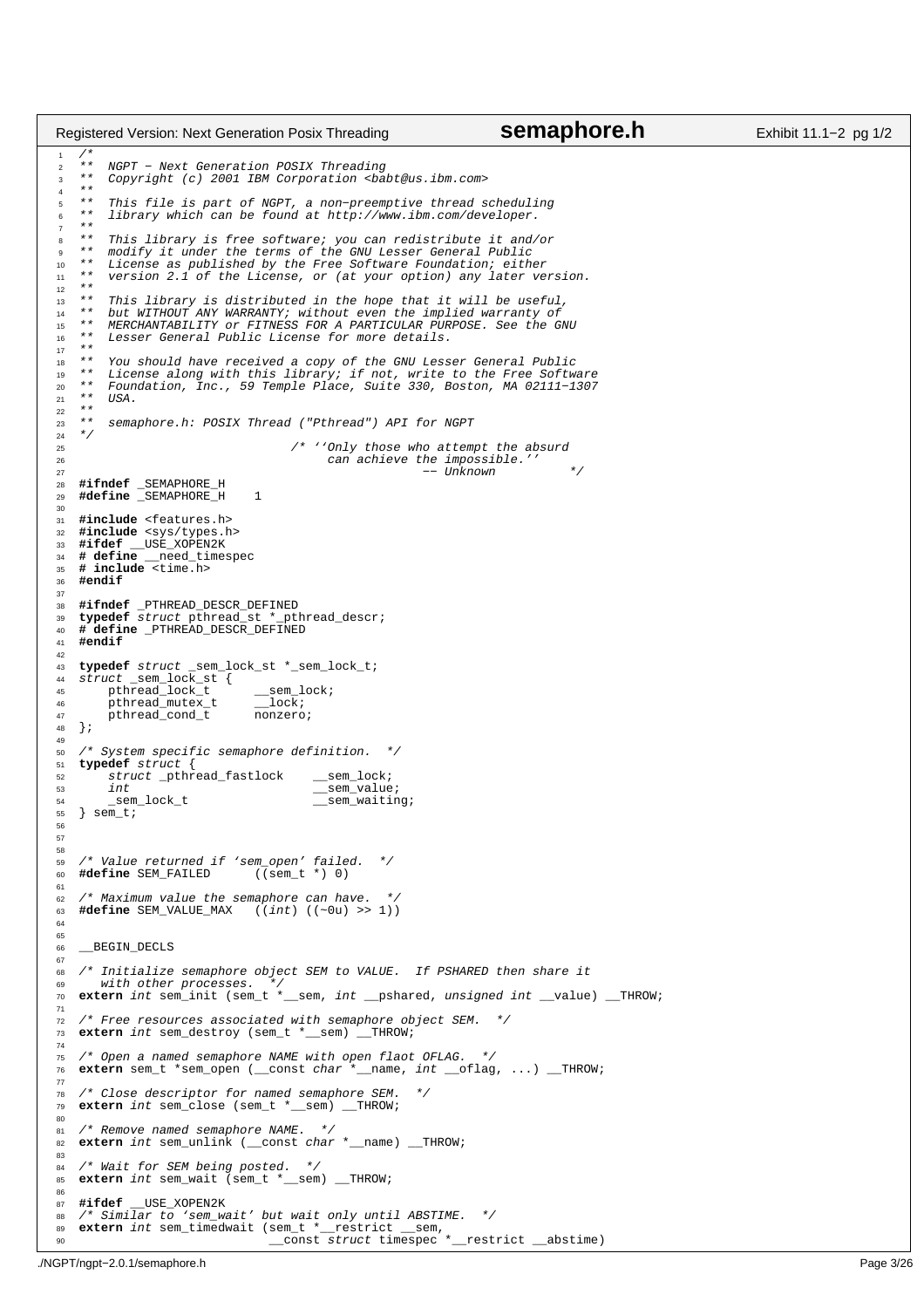## \_\_THROW; <sup>92</sup> **#endif** /\* Test whether SEM is posted. \*/ <sup>95</sup> **extern** int sem\_trywait (sem\_t \*\_\_sem) \_\_THROW; /\* Post SEM. \*/ <sup>98</sup> **extern** int sem\_post (sem\_t \*\_\_sem) \_\_THROW; <sup>100</sup> /\* Get current value of SEM and store it in \*SVAL. \*/ <sup>101</sup> **extern** int sem\_getvalue (sem\_t \*\_\_restrict \_\_sem, int \*\_\_restrict \_\_sval) \_\_THROW; <br> $104$  $\_$ END\_DECLS **#endif** /\* semaphore.h \*/ Registered Version: Next Generation Posix Threading **semaphore.h** Exhibit 11.1−2 pg 2/2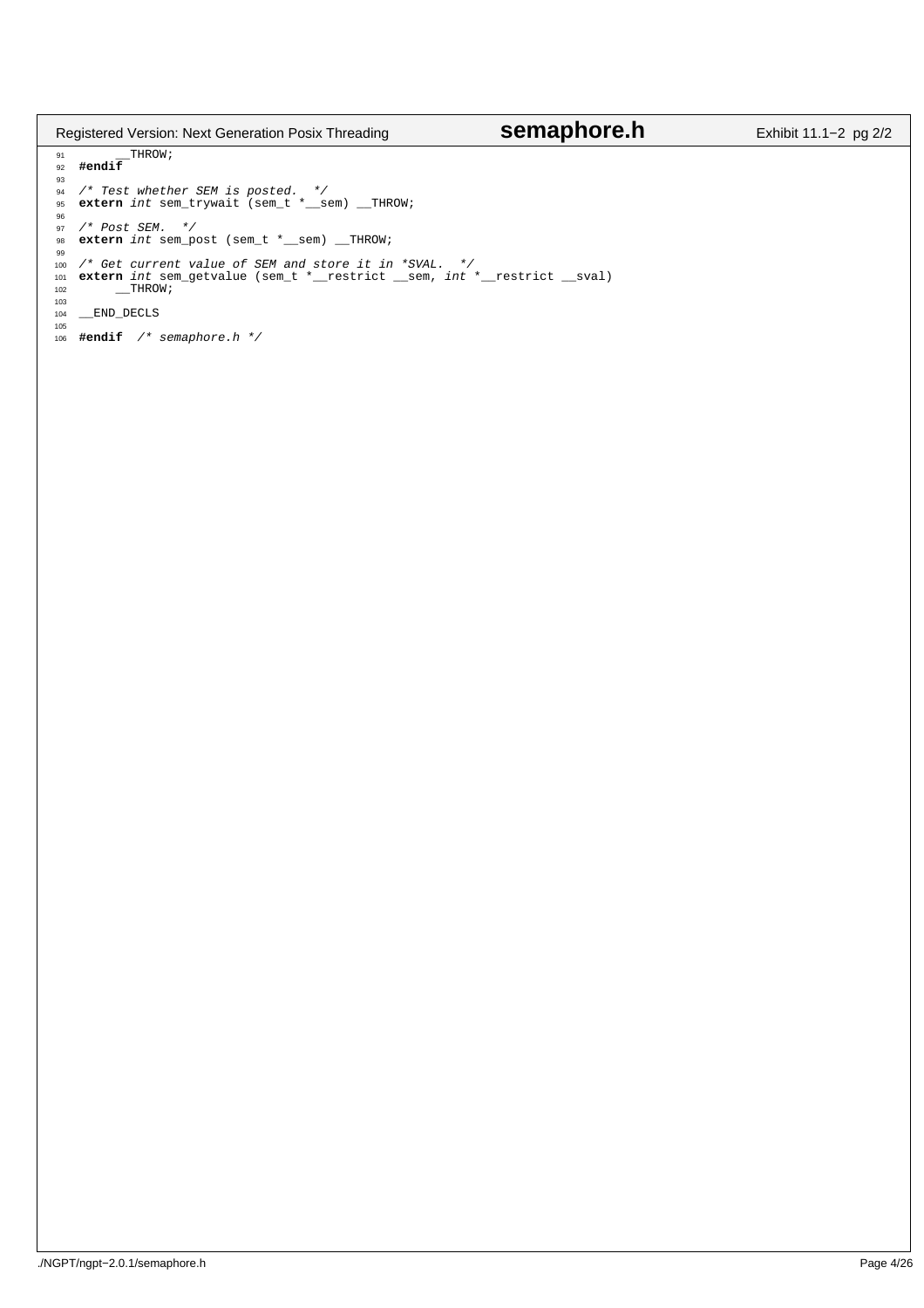```
\frac{1}{1}\begin{matrix} 2 & * \\ 2 & * \end{matrix}3 * Copyright (c) International Business Machines Corp., 2001
\begin{matrix}4 & & *\\ 5 & & * \end{matrix}5 * This program is free software; you can redistribute it and/or modify
6 * it under the terms of the GNU General Public License as published by
<sup>7</sup> * the Free Software Foundation; either version 2 of the License, or
8 * (at your option) any later version.<br>9 *
 9 *
* This program is distributed in the hope that it will be useful,<br>** but WITHOUT ANY WARRANTY; without even the implied warranty of<br>** MERCHANTABILITY or FITNESS FOR A PARTICULAR PURPOSE. See<br>** the GNU General Public Lice
\begin{array}{ccc} 14 & & \star \\ 15 & & \star \end{array}You should have received a copy of the GNU General Public License
16 * along with this program; if not, write to the Free Software
17 * Foundation, Inc., 59 Temple Place, Suite 330, Boston, MA 02111−1307 USA
18 */19
20 /*<br>21 * FTLE* FILE : pth\_str01.c<br>* DFCOPITON : areate a tra
<sup>22</sup> * DESCRIPTION : create a tree of threads<br><sup>23</sup> * HISTORY:
23 * HISTORY:<br>24 * 04/09/
24 * 04/09/2001 Paul Larson (plars@us.ibm.com)
               25 * −Ported
26<br>27
     \star /
28
29 #ifdef GLOBAL
    #include <pthread.h>
31 #else
    32 #define _PTHREAD_PRIVATE
\frac{33}{44} #include<sup>-</sup> "pthread.h<sup>"</sup>
    34 #endif
35
36
37 #include <stdio.h>
38 #include <unistd.h>
39 #include <stdlib.h>
40 #include <string.h>
41 #include <errno.h>
42 #include <sys/types.h>
43 #include "test_str.h"
44
45 int depth = 3;
46 int breadth = 4;<br>47 int timeout = 30;
47 int timeout = 30; /* minutes */
48 int cdepth; /* current depth */
48 int cdepth;<br>49 int debug = 0;
5051 c_info *child_info; /* pointer to info array */
52 int node_count; /* number of nodes created so far */
53 pthread_mutex_t node_mutex; /* mutex for the node_count */
54 pthread_cond_t node_condvar; /* condition variable for node_count */
55 pthread_attr_t attr; /* attributes for created threads */
56
57 int num_nodes(int, int);
58 int synchronize_children(c_info *);
59 int doit(c_info *);
60
61 /*\begin{array}{ccc} 62 & * & \text{parse}\_ \text{args} \end{array}63 64* Parse command line arguments. Any errors cause the program to exit
65 * at this point.
66 */<br>67 static void
67 static void parse_args( int argc, char *argv[] )
68 {
69 int opt, errflag = 0;
70 int bflag = 0, dflag = 0, tflag = 0;
71
72 while ( (opt = getopt( argc, argv, "b:d:t:Dh?" )) != EOF ) {<br>73 switch ( opt ) {
73 switch ( opt ) {
74 case 'b':
75 if ( bflag )
77 errflag++;<br>77 else {
77 else {
\frac{1}{2} bflag++;<br>\frac{1}{2} breadth
                                     breakf = atoi( optarg );
80 if (breadth \leq 0)<br>81 if (breadth \leq 0)
                                           errflag++;82 }
83 break;<br>84 case 'd':
84 case 'd':
                                85 if ( dflag )
\frac{86}{87} errflag++;
87 else else
\frac{d\hat{f}}{d\theta} depth = \frac{d\hat{f}}{d\theta} depth = \frac{d\hat{f}}{d\theta}depth = atoi( optarg );90 if ( depth <= 0 )
Registered Version: Next Generation Posix Threading test_str01.c Exhibit 11.1–3 pg 1/10
```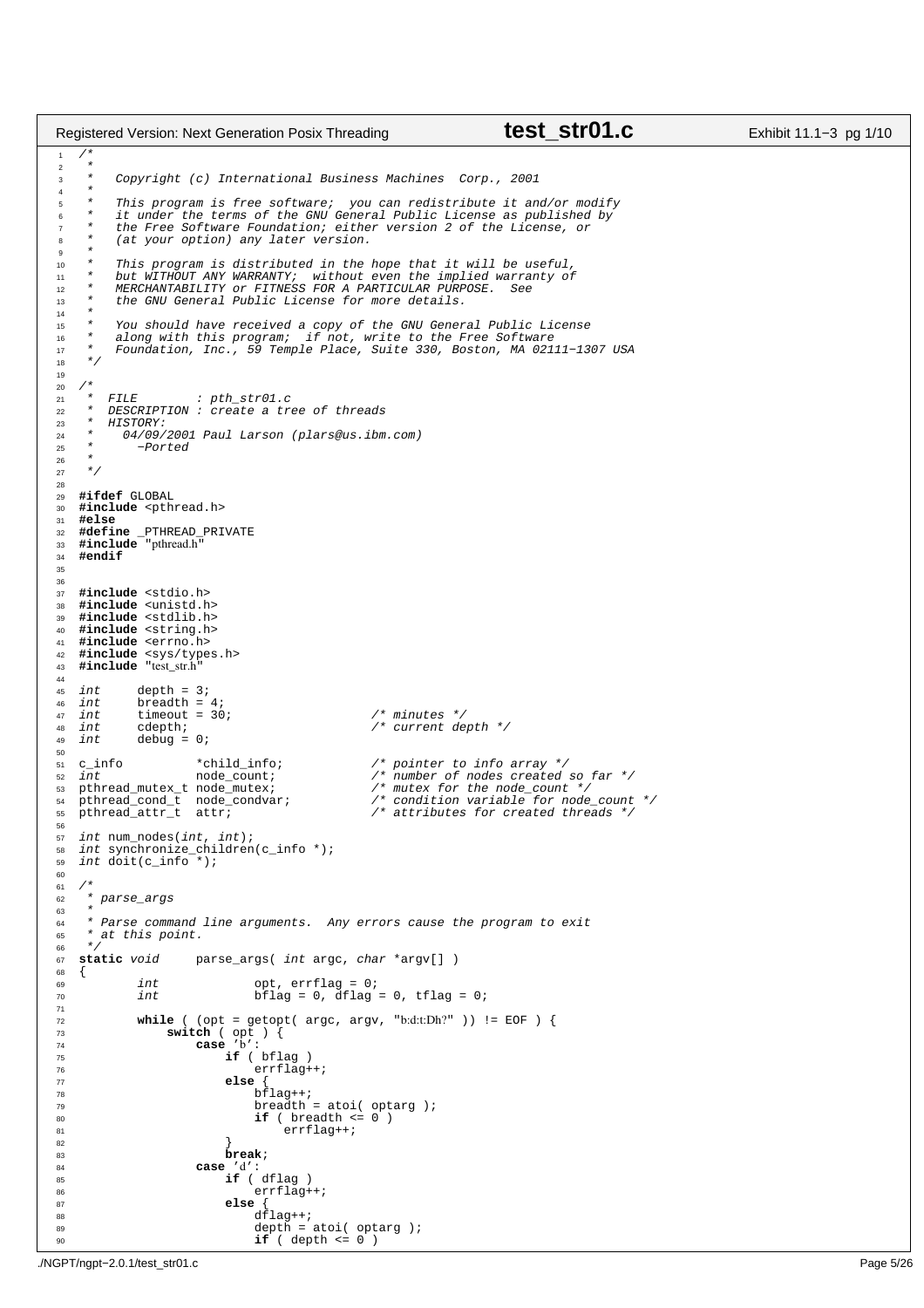```
91 errflag++;<br>92 }
92 }
\frac{1}{93}<br>
94 break;<br>
case 't':
94 case 't':
95 if ( tflag )
96 if ( tflag )<br>96 errflag++;<br>97 else {
97 else {<br>
98 tflag++;
99 timeout = atoi( optarg );
100 if ( timeout <= 0 )
100 \textbf{if} \text{ (timeout <}\n
101 errflag++;
102 }
103<br>104 break;<br>104 case 'D':
104 case 'D':
105 debug = 1;
106 break;
107 case 'h':
108 default:<br>
109 default
109 errflag++;<br>
110 break;
110 break;<br>111 break;
111 }
\begin{array}{c} 111 \\ 112 \end{array}113
114 if ( errflag ) {<br>115 fprintf( stderr, "usage: %s [−b <num>] [−d <num>] [−t <num>] [−D]", argv[0] );<br>116 fprintf( stderr, "where:\n" );<br>117 fprintf( stderr, "\t-b <num>\tbreadth of child nodes\n" );
118 fprintf( stderr, "\t−d <num>\tdepth of child nodes\n" );<br>119 fprintf( stderr, "\t−t <num>\ttimeout for child communication (in minutes)\n" );<br>120 fprintf( stderr, "\t-D\t\tdebug mode on\n" );<br>exit( 1 );
\begin{array}{c} \n \text{122} \\
 \end{array}123
\begin{matrix} 124 \end{matrix}Registered Version: Next Generation Posix Threading test_str01.c Exhibit 11.1−3 pg 2/10
```
125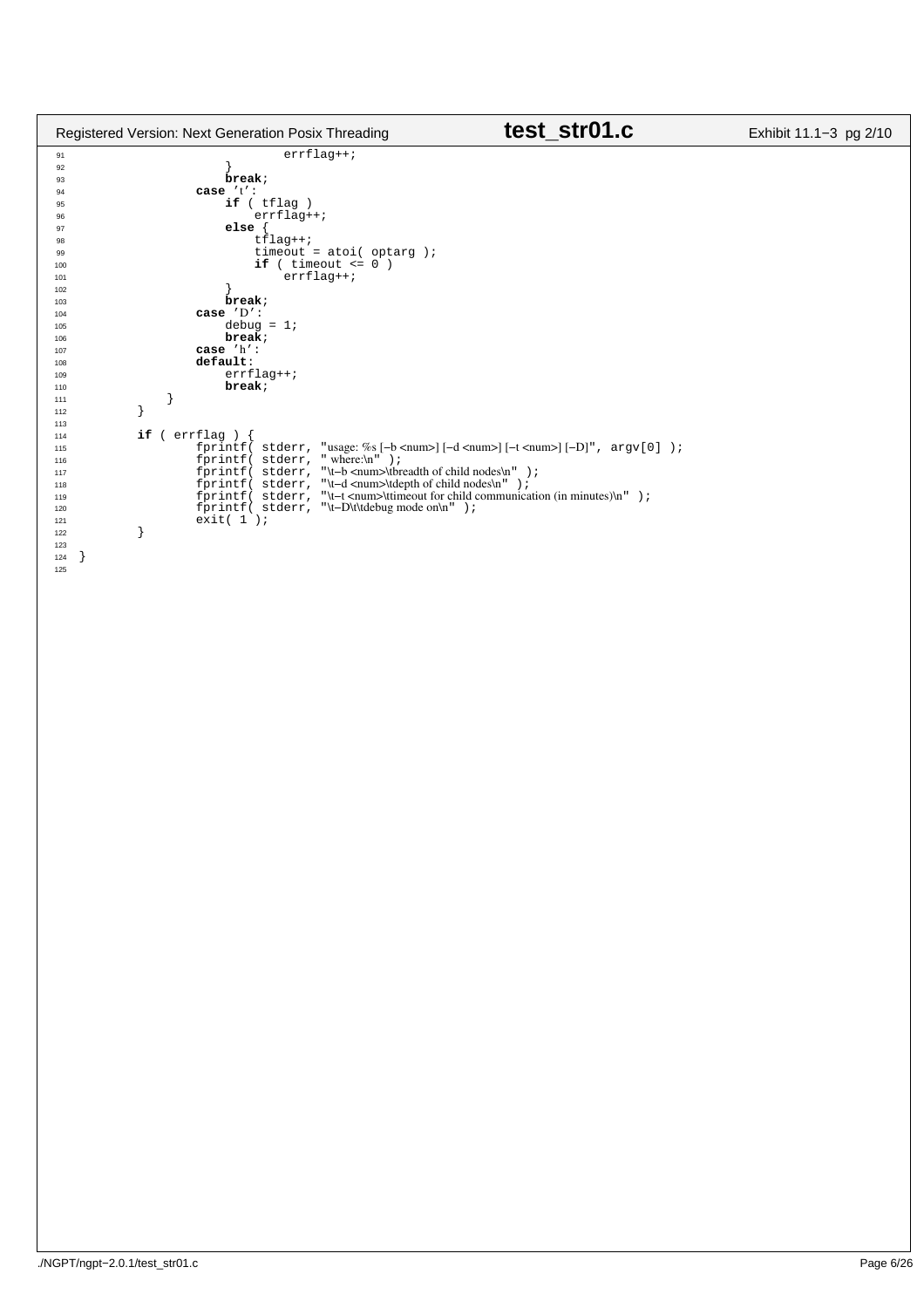# Registered Version: Next Generation Posix Threading **test\_str01.c** Exhibit 11.1−3 pg 3/10

<sup>126</sup> /\* <sup>127</sup> \* num\_nodes <sup>128</sup> \* <sup>129</sup> \* Caculate the number of child nodes for a given breadth and depth tree.<br><sup>130</sup> \*/  $130 + 7$ <br> $131 + int$ 131 int num\_nodes( int b, int d )<br>132  $\{$  $\begin{array}{c} 132 \\ 133 \end{array}$  $int \t n, sum = 1, partial\_exp = 1;$ 134 <sup>135</sup> /\* <sup>136</sup> \* The total number of children = sum ( b \*\* n ) <sup>137</sup> \* n=0−>d <sup>138</sup> \* Since b \*\* 0 == 1, and it's hard to compute that kind of value <sup>139</sup> \* in this simplistic loop, we start sum at 1 (above) to compensate <sup>140</sup> \* and do the computations from 1−>d below. 140  $*$ <br>
141  $*$  /<br>
142 **for** 142 **for** (  $n = 1$ ;  $n \le d$ ;  $n++$  ) {<br>
partial\_exp \*= b;<br>
sum += partial\_exp;  $\begin{array}{c} 144 \\ 145 \end{array}$ 146 <sup>147</sup> **return**( sum );  $\begin{array}{c} \ldots \\ 148 \end{array}$ 149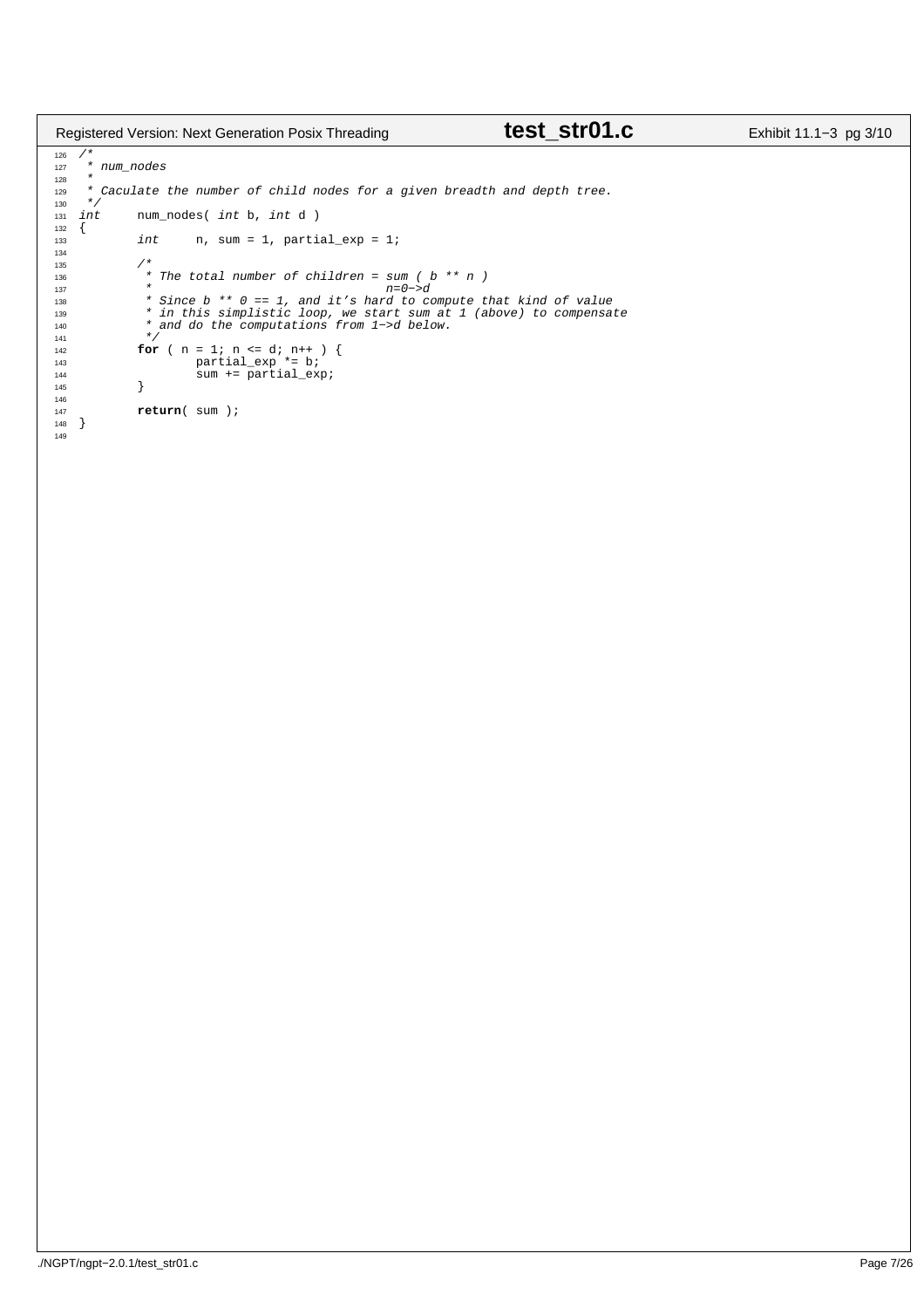Registered Version: Next Generation Posix Threading **test str01.c** Exhibit 11.1−3 pg 4/10

```
150 *151 * synchronize_children
152<br>153
        Register the child with the parent and then wait for all of the children
<sup>154</sup> * at the same level to register also. Return when everything is synched up.<br><sup>155</sup> */
   \frac{*}{\text{int}}156 int synchronize_children( c_info *parent ) {
157 int my_index, rc;
158 c_info \frac{1}{10} c_info \frac{1}{100} info_p;
              struct timespec timer;
160
161 if ( debug ) {<br>
printf( "trying to lock node_mutex\n" );
163 fflush( stdout );<br>
164 }
164 }
165
166 /*<br>167 *
<sup>167</sup> * Lock the node_count mutex to we can safely increment it. We<br><sup>168</sup> * will unlock it when we broadcast that all of our siblings ha
A will unlock it when we broadcast that all of our siblings have<br>168 * Will unlock it when we block waiting for that broadcast.
the team of the created or when we block waiting for that broadcast.<br>
\star/10 \star/
170 * /
171 pthread_mutex_lock( &node_mutex );<br>172 my index = node count++;
              my_index = node_count++;173
174 printf( "thread %d started\n", my_index );
175 fflush( stdout );
176
177
178 * Get a pointer into the array of thread structures which will<br>\star be "me"
               \star be "me".
180 * /
181 info_p = &child_info[my_index];
182 info_p−>index = my_index;
183
184 if ( debug ) {<br>
printf( "thread %d info_p=%x\n", my_index, (unsigned int)info_p );<br>
fflush( stdout );
187 }
188
189 /*
190 * Register with parent bumping the parent's child_count variable.
191 * Make sure we have exclusive access to that variable before we
192 * do the increment.
193<br>194
194 if ( debug ) {<br>195 printf( "thread %d locking child_mutex %x\n", my_index,
196 (unsigned int)&parent->child_mutex );<br>197 filush( stdout );<br>197 filush( stdout );
                    flush(\overline{st}dout);
198<br>199
199 pthread_mutex_lock( &parent->child_mutex );<br>
200 if ( debug ) {<br>
printf( "thread %d bumping child_count (currently %d)\n",
202 my_index, parent−>child_count );
203 fflush(stdout);
204 }
205 parent->child_ptrs[parent->child_count++] = info_p;<br>206 if (debug) {
206 if ( debug ) {<br>207 printf( "thread %d unlocking child_mutex %x\n", my_index,
208 (unsigned int)&parent->child_mutex );<br>209 fflush(stdout );
               fflush(\intstdout);
210 \Big\}211 pthread_mutex_unlock( &parent−>child_mutex );
212<br>213213 if ( debug ) {
214 printf( "thread %d node_count = %d\n", my_index, node_count );
215 printf( "expecting %d nodes\n", num_nodes(breadth, cdepth) );
216 fflush(stdout);
217 }
218
219 /*
<sup>220</sup> * Have all the nodes at our level in the tree been created yet?<br><sup>221</sup> * If so, then send out a broadcast to wake everyone else up (to
221 * If so, then send out a broadcast to wake everyone else up (to let 222 * them know they can now create their children (if they are not
222 * them know they can now create their children (if they are not
223 * leaf nodes)). Otherwise, go to sleep waiting for the broadcast.
224 * /
225 if ( node_count == num_nodes(breadth, cdepth) ) {
226
227 / *
<sup>227</sup> <sup>228</sup> * Increase the current depth variable, as the tree is now
229 * fully one level taller.<br>230 */
230 * /
231 if ( debug ) {<br>
printf( "thread %d doing cdepth++ (%d)\n", my_index, cdepth );
233 fflush(stdout);
234 }
235 cdepth++;
236
237 if ( debug ) {<br>printf( "thread %d sending child_mutex broadcast\n", my_index );
239 fflush( stdout );
```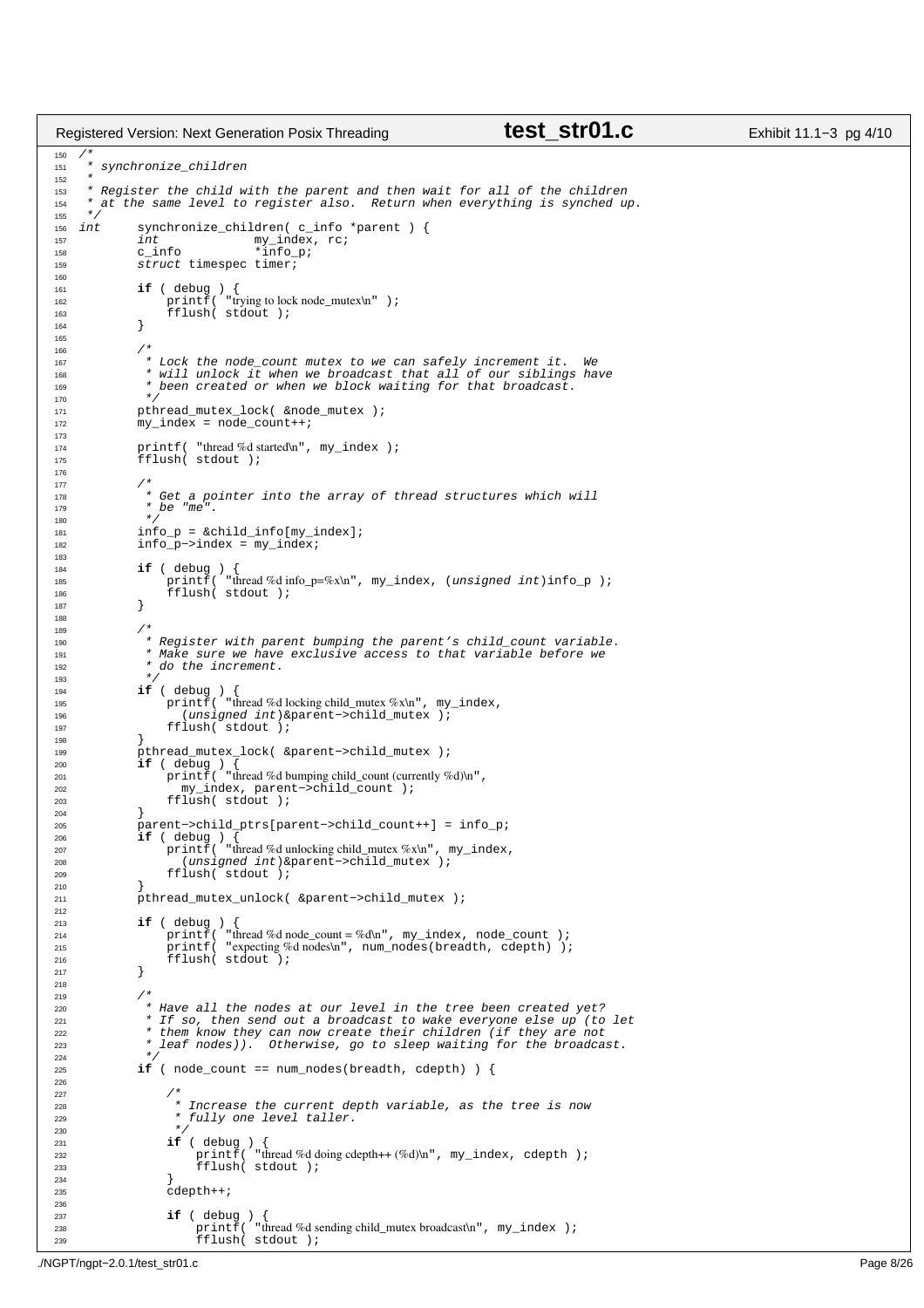```
240 }
241 / *
<sup>24</sup> <sup>24</sup> Since all of our siblings have been created, this level of<br><sup>243</sup> * the tree is now allowed to continue its work, so wake up t
243 * the tree is now allowed to continue its work, so wake up the
<sup>244</sup> * rest of the siblings.<br><sup>245</sup> */
245 * /
246 pthread_cond_broadcast( &node_condvar );
247
248 } else {
249
250 /*
<sup>251</sup> <sup>251</sup> * In this case, not all of our siblings at this level of the<br><sup>252</sup> * tree have been created, so go to sleep and wait for the
251 \therefore tree have been created, so go to sleep and wait for the<br>253 \therefore tree have been created, so go to sleep and wait for the
253 * broadcast on node_condvar.<br>254 * /
254 * /
255 if ( debug ) {<br>
printf( "thread %d waiting for siblings to register\n",
<sup>257</sup> my_index );<br>
<sup>258</sup> fflush(stdou
258 fflush(stdout);
259 }
259 <br>260 time( &timer.tv_sec );
261 timer.tv_sec += (unsigned long)timeout * 60;
262 timer.tv_nsec = (unsigned long)0;
263 if ((rc = pthread_cond_timedwait(&node_condvar, &node_mutex,<br>264 b ktimer))) {
264 &timer))) {
265 fprintf( stderr, "pthread_cond_timedwait (sync) %d: %s\n",
266 my_index, sys_errlist[rc] );
267 exit( 2 );
268 }
269270 if ( debug ) {<br>
printf( "thread %d is now unblocked\n", my_index );
272 fflush(stdout);
273 }
274
275 }
276
\frac{277}{278}278 * Unlock the node_mutex lock, as this thread is finished<br>
279 * initializing.
               * initializing.
280 */<br>
if ( debug ) {<br>
printf( "thread %d unlocking node_mutex\n", my_index );<br>
283 fflush( stdout );<br>
284 }
%285 pthread_mutex_unlock( &node_mutex );<br>
286 if ( debug ) {<br>
printf( "thread %d unlocked node_mutex\n", my_index );<br>
filush( stdout );
289 }
290
291 if ( debug ) {<br>
printf( "synchronize_children returning %d\n", my_index );
293 \text{If} lush(stdout);
294 }
295
296 return( my_index );
Registered Version: Next Generation Posix Threading test_str01.c Exhibit 11.1–3 pg 5/10
```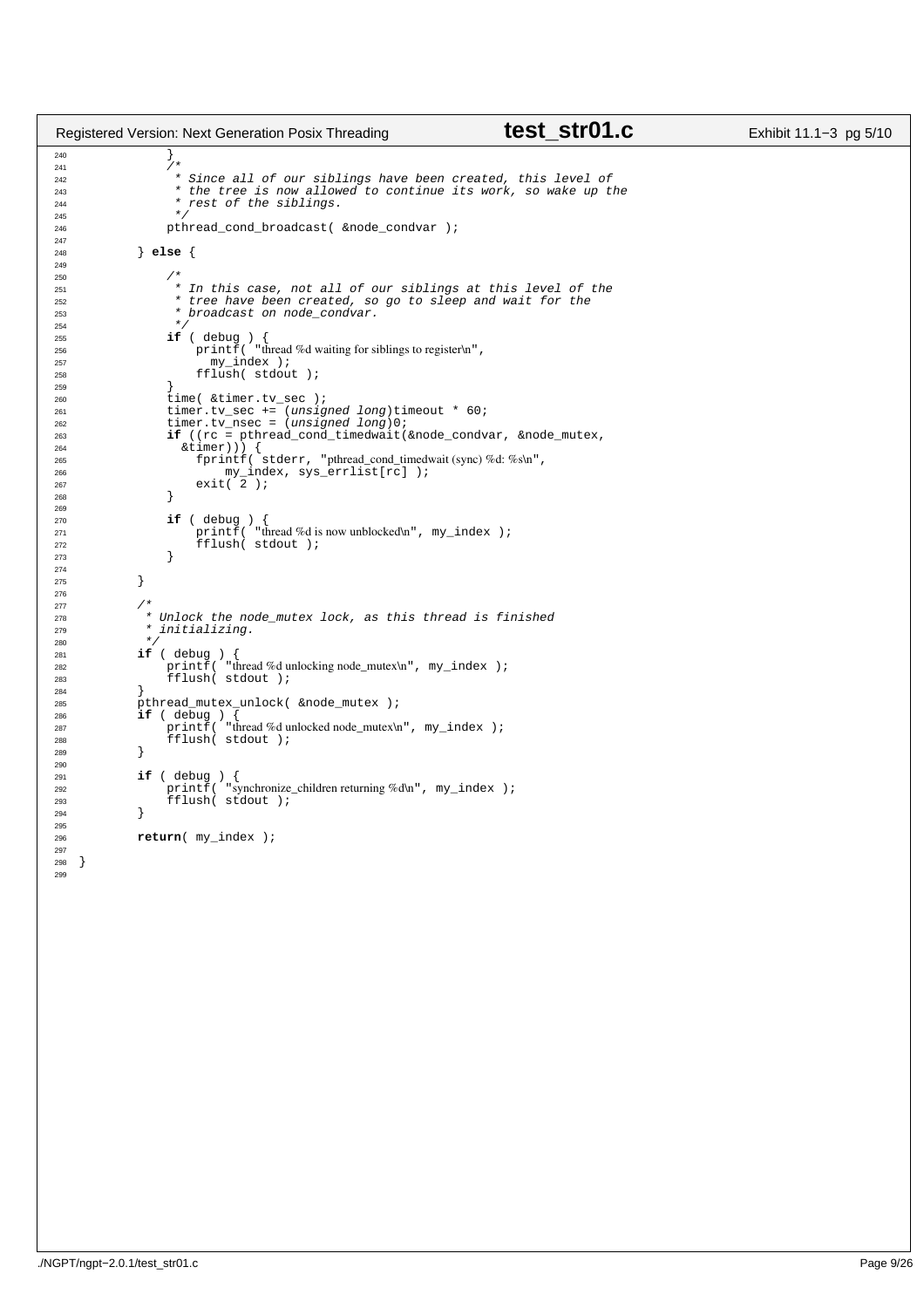```
300 / *301 * doit
302<br>303
     \underset{\star}{\star} Do it.
304 */<br>305 int
              doit( c_info *parent ) {<br>int \begin{bmatrix} re. \text{child} \end{bmatrix}306 int rc, child, my_index;
307 void *status;
307 void<br>308 c_info *info_p;<br>300 struct_timespec_timer;
              s\bar{t}ruct timespec timer;
310
311 if ( debug ) {<br>312 printf( "parent=%#010x\n", (unsigned int)parent );
313 \text{if} 1 \text{ush}(\text{stdout});
314315
316 if ( parent != NULL ) {
317 /*<sup>311</sup> * Synchronize with our siblings so that all the children at<br>319 * a given level have been created before we allow those chi
319 * a given level have been created before we allow those children
320 * to spawn new ones (or do anything else for that matter).
321 */
322 if ( debug ) {
323 printf( "non−root child calling synchronize_children\n" );
324 fflush( stdout );
325 }
\frac{1}{326} my_index = synchronize_children( parent );<br>\frac{327}{1} ( debug ) {
327 if ( debug ) {<br>328 printf( "non-root child has been assigned index %d\n",
\frac{1}{229} my_index );
\lim_{330} fflush(stdout);
331 }
332 } else {
333 /*
334 * The first thread has no one with which to synchronize, so
335 * set some initial values for things.
336 *337 if ( debug ) {<br>338 printf( "root child\n" );<br>fflush( stdout );
340 }
\text{cdepth} = 1;<br>
\text{sup\_index} =\text{my}\_\text{index} = 0;<br>343 \text{node}\_\text{count} =node_count = 1;344 }
345
346<br>347
\begin{array}{ccc}\n\vdots & \star & \text{Figure} & \text{out} & \text{our place in the phread array.}\n\end{array}348 */
349 info_p = &child_info[my_index];
350
351 if ( debug ) {<br>
printf( "thread %d getting to heart of doit.\n", my_index );<br>
printf( "info_p=%x, cdepth=%d, depth=%d\n", (unsigned int)info_p, cdepth, depth );<br>
fflush( stdout );<br>
355 }
356
357 if ( cdepth <= depth ) { 
358
359 /*
* Since the tree is not yet complete (it is not yet tall enough),
\begin{array}{ccc}\n\text{361} \\
\text{362}\n\end{array} * we need to create another level of children.
362 */
363
364 printf( "thread %d creating kids, cdepth=%d\n", my_index, cdepth );
365 fflush( stdout );
366
367 /*
368 * Create breadth children.<br>368 * /
369 */
\textbf{for} ( child = 0; child < breadth; child++ ) {<br>\textbf{if} ( debug ) {
371 if ( debug ) {
372 printf( "thread %d making child %d, ptr=%x\n", my_index,
373 child, (unsigned int)&(info_p−>threads[child]) );
374 fflush( stdout );
375 }
376 if ((rc = pthread_create(&(info_p−>threads[child]), &attr,
377 (void *)doit, (void *)info_p))) {<br>
fprintf( stderr, "pthread_create (doit): %s\n",<br>
379 sys_errlist[rc] );<br>
exit( 3 );
381 else {<br>
if ( debug ) {<br>
printf( "pthread_create made thread %x\n",
384 (unsigned int)&(info_p−>threads[child]) );
385 fflush(stdout);
386 }
387 }
\left.\begin{array}{ccc}\n388\n\end{array}\right\}Registered Version: Next Generation Posix Threading test str01.c Exhibit 11.1−3 pg 6/10
```
389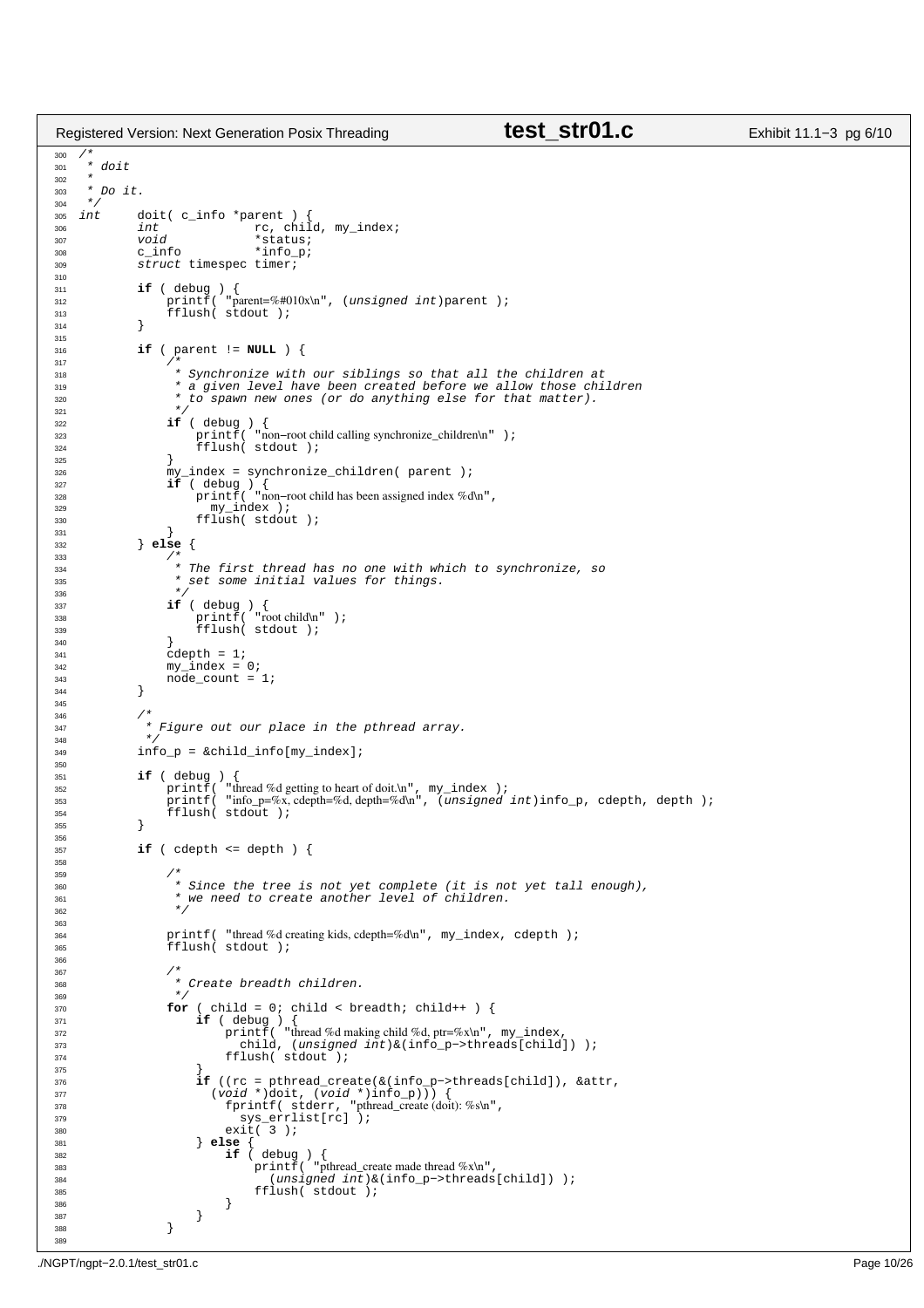```
390 if ( debug ) {<br>printf( "thread %d waits on kids, cdepth=%d\n", my_index,
392 cdepth );<br>393 fflush(stdou
              fflush( stdout );<br>}
394 }
395
396 /*
* Wait for our children to finish before we exit ourselves.<br>398 */
398 * /
\textbf{for} \text{ (child = 0; child < breadth; child++) }400 if ( debug ) {
401 printf( "attempting join on thread %x\n",
402 (unsigned int)&(info_p−>threads[child]) );
^{403} fflush(stdout);
404 }
405 if ((rc = pthread_join((info_p−>threads[child]), &status))) {
406 if ( debug ) {
407 fprintf( stderr,
\frac{408}{1000} "join failed on thread %d, status addr=%x: %s\n",<br>my index. (unsigned int) status. sys
409 my_index, (unsigned int)status, sys_errlist[rc] );<br>fflush(stderr);
                         fflush( stderr );
411 }
412 \overrightarrow{ext}(4);<br>413 \overrightarrow{else}413 } else {
414 if ( debug ) {
415 printf( "thread %d joined child %d ok\n", my_index,
\frac{1}{16} child );
417 fflush(stdout);<br>
418 fflush(stdout);
418 }
419 }
420 }
421
422 } else {
423
424 /*
425 * This is the leaf node case. These children don't create
426 * any kids; they just talk amongst themselves.
427 * /
428 printf( "thread %d is a leaf node, depth=%d\n", my_index, cdepth );<br>fflush( stdout );
              ffflush(stdot);
430
431 / *
<sup>432</sup> * Talk to siblings (children of the same parent node).<br><sup>433</sup> */
433 *434 if ( breadth > 1 ) {
435
<sup>436</sup> for ( child = 0; child < breadth; child++ ) {
437 /*
438 * Don't talk to yourself.
439 * /
440 if ( parent−>child_ptrs[child] != info_p ) {
441 if ( debug ) {
442 printf( "thread %d locking talk_mutex\n",
443 my_index );
444 fflush( stdout );
445 }
<sup>446</sup> pthread_mutex_lock(
pthread_mutex_lock(

<sub>6</sub>(parent->child p
447 &(parent−>child_ptrs[child]−>talk_mutex) );
448 if ( ++parent−>child_ptrs[child]−>talk_count
449 == (breadth − 1) ) {
450 if ( debug ) {
451 printf( "thread %d talk siblings\n", my_index );
452 fflush( stdout );
453 }
454 if ((rc = pthread_cond_broadcast(
455 &parent−>child_ptrs[child]−>talk_condvar))) {
456 fprintf( stderr, "pthread_cond_broadcast: %s\n",
457 sys_errlist[rc] );
458 exit( 5 );
459460 }
461 if ( debug ) {
462 printf( "thread %d unlocking talk_mutex\n",
463 my_index );
464 fflush(stdout);<br>
465
465 }
466 pthread_mutex_unlock(
parent->child_ptr
\&(parent->child_ptr
467 &(parent−>child_ptrs[child]−>talk_mutex) );
468 }
469 }
470
471 /*
472 * Wait until the breadth − 1 siblings have contacted us.
473 * /\frac{1}{474} if ( debug ) {
\frac{1}{475} printf( "thread %d waiting for talk siblings\n",<br>\frac{1}{476} my_index );
476 my_index );<br>477 fflush( stdou
477 fflush(stdout);<br>478 }
478 }
479
Registered Version: Next Generation Posix Threading test str01.c Exhibit 11.1−3 pg 7/10
```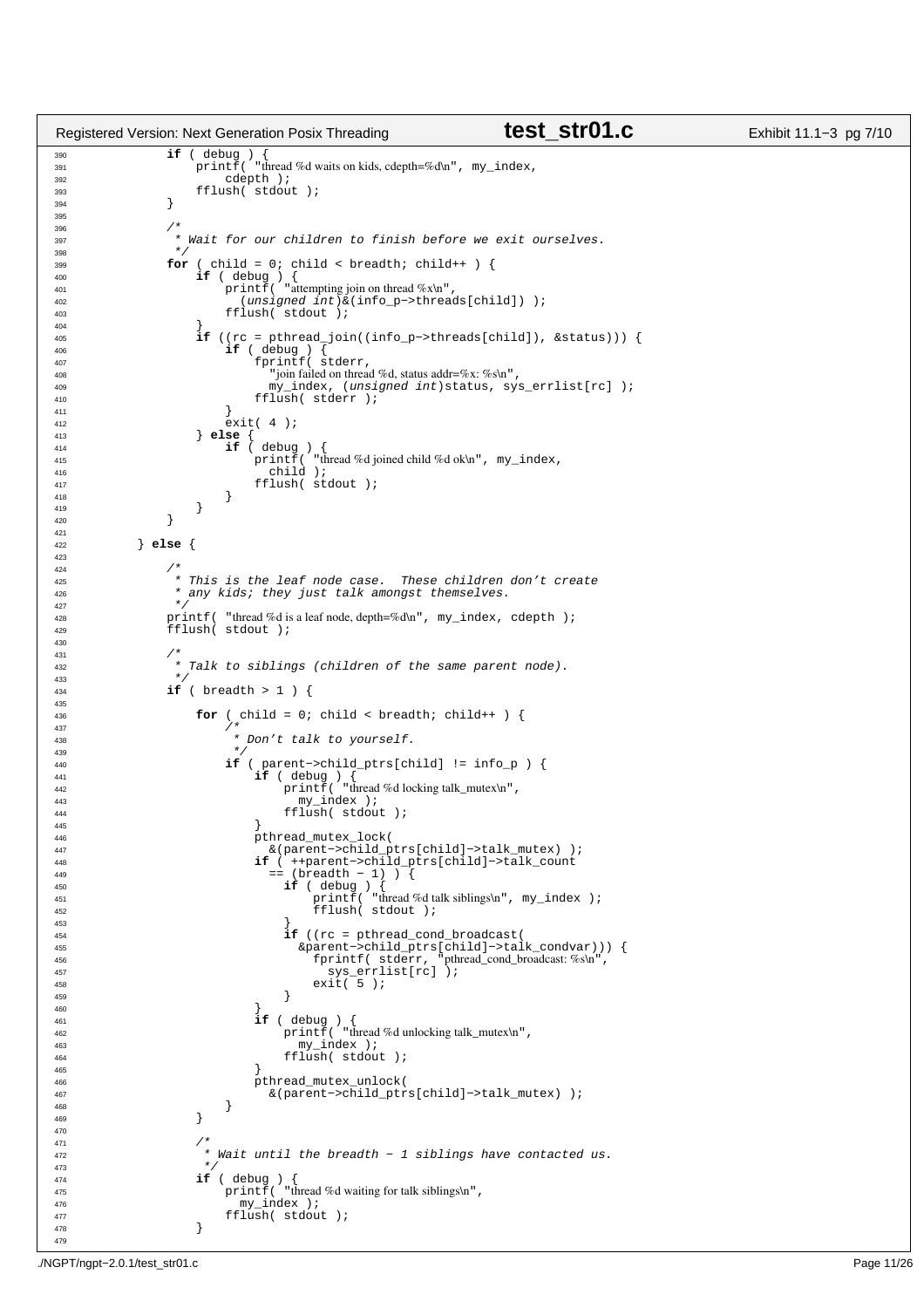```
480 pthread_mutex_lock( &info_p−>talk_mutex );
481 if ( info_p−>talk_count < (breadth − 1) ) {
482 time( &timer.tv_sec );
483 timer.tv_sec += (unsigned long)timeout * 60;
484 timer.tv_nsec = (unsigned long)0;
485 if ((rc = pthread_cond_timedwait(&info_p−>talk_condvar,
486 &info_p−>talk_mutex, &timer))) {
487 fprintf( stderr,
488 "pthread_cond_timedwait (leaf) %d: %s\n", \frac{1}{2} as \frac{1}{2} my index. sys errlist[rcl];
489 \frac{m_{y}\text{index}}{6}, \frac{1}{3}ys_errlist[rc] );
490 exit( 6 );<br>491491 }
492 }
493 pthread_mutex_unlock( &info_p−>talk_mutex );
494
495 }
496
497 }
498
499<br>500
               * Our work is done. We're outta here.
\begin{array}{ccc} 501 & & & * \end{array}<br>502 pri
502 printf( "thread %d exiting, depth=%d, status=%d, addr=%x\n", my_index, cdepth, info_p->status, (unsigned int)info_p);
503 cdepth, info_p−>status, (unsigned int)info_p);
              ffflush(stdout);
505
              pthread exit( 0 );
507
508 /*NOTREACHED*/509 return 0;
510
511}
512
Registered Version: Next Generation Posix Threading test str01.c Exhibit 11.1−3 pg 8/10
```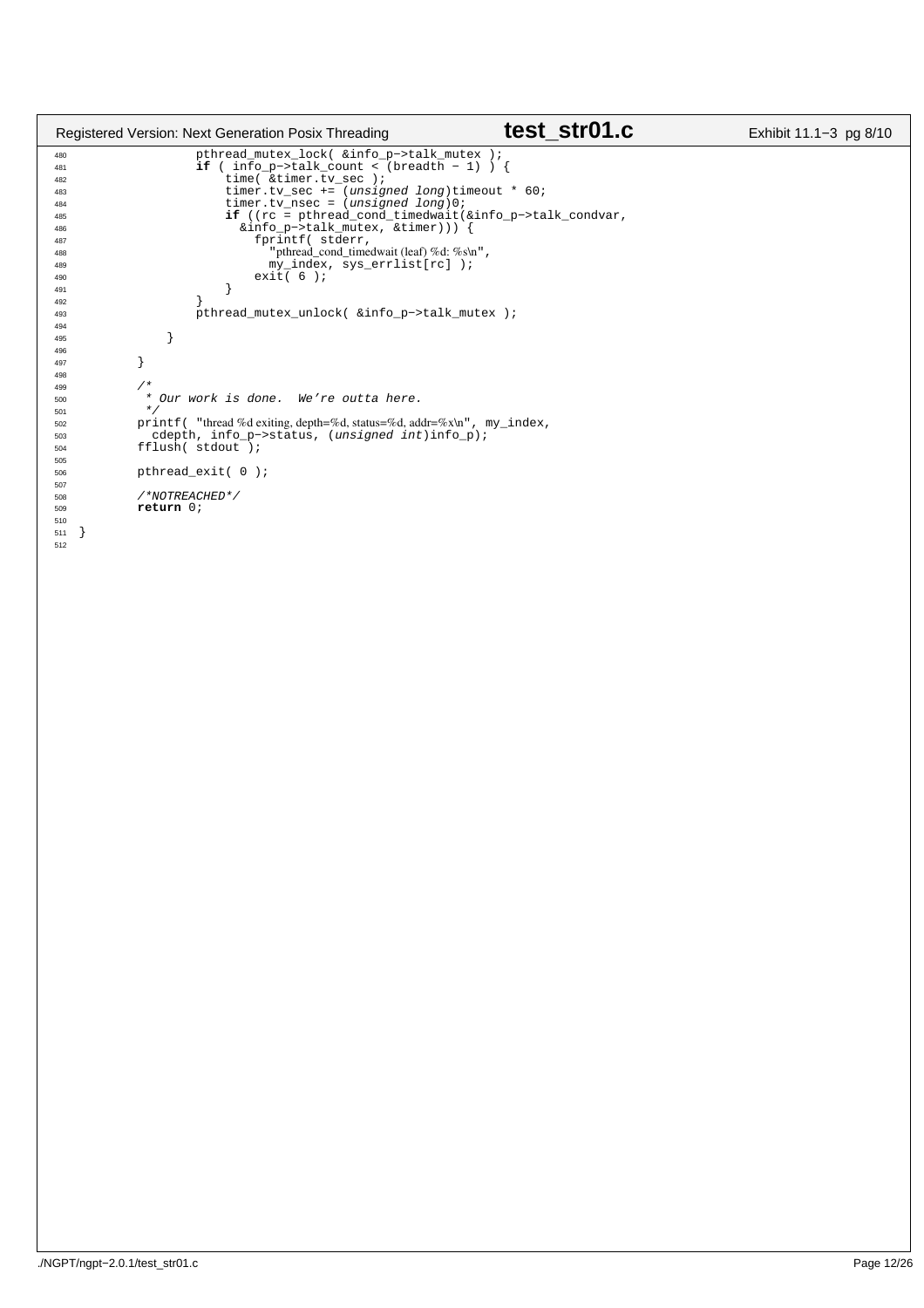```
Registered Version: Next Generation Posix Threading test_str01.c Exhibit 11.1–3 pg 9/10
```

```
513 /*
514 * main
515 */<br>516 intmain( int argc, char *argv[] ) {
517 int rc, ind, total;
518 pthread_t root_thread;
519
520 parse_args( argc, argv );
521
522<br>523
             * Initialize node mutex.
524 * /
525 if ((rc = pthread_mutex_init(&node_mutex, NULL))) {<br>526 i forintf( stderr, "pthread mutex init(node mutex): %
526 fprintf( stderr, "pthread_mutex_init(node_mutex): %s\n",
527 sys_errlist[rc] );
528 exit(7);
529 }
530
531<br>532
532 * Initialize node condition variable.
533 *534 if ((rc = pthread_cond_init(&node_condvar, NULL))) {<br>535 fprintf( stderr, "pthread_cond_init(node_condvar): %s\n",
536 sys_errlist[rc] );<br>537 exit( 8 );
                      exit( 8 );
538 }
539
540
541 * Allocate pthread info structure array.<br>\star/542 */
543 total = num_nodes( breadth, depth );
544 printf( "Allocating %d nodes.\n", total );
545 \left[\begin{array}{cc} \text{eff} \\ \text{eff} \end{array}\right] (child info =
546 if ( \text{child_info} = \text{(c_info *)} \text{malloc} ( total * sizeof(c_info) ))<br>547 = NULL ) {
547 == NULL ) {<br>
perror( "malloc child_info" );
549 exit( 10 );
550 }
            \overleftrightarrow{b}zero( child_info, total * \overleftrightarrow{s}izeof(c_info) );
552
553 if ( debug ) {
553 if (debug ) {<br>554 printf( "Initializing array for %d children\n", total );<br>555 fflush( stdout );
             fflush(stdout );<br>}
556 }
557
558<br>559
<sup>559</sup> * Allocate array of pthreads descriptors and initialize variables.<br>560 */
560 * /
561 for ( ind = 0; ind < total; ind++ ) {
562
563 if ( (child_info[ind].threads = 564 if ( child_info[ind].threads =
564 (pthread_t *)malloc( breadth * sizeof(pthread_t) ))
565 == NULL ) {
566 perror( "malloc threads" );
567 exit( 11 );
568 }
569 bzero( child_info[ind].threads, breadth * sizeof(pthread_t) );
570
571 if ( (child_info[ind].child_ptrs = 572 (c info **)malloc( breadth * s
572 (c_info **)malloc( breadth * sizeof(c_info *) )) == NULL ) {
573 perror( "malloc child_ptrs" );
574 exit( 12 );
575 }
576 bzero( child_info[ind].child_ptrs,
577 breadth * sizeof(c_info *) );
578
579 if ((rc = pthread_mutex_init(&child_info[ind].child_mutex,<br>580 NULL))) {
580 NULL)) \overrightarrow{)} NULL) \overrightarrow{)} For
581 fprintf( stderr, "pthread_mutex_init child_mutex: %s\n",
582 sys_errlist[rc] );
583 exit( 13 );
584 }
585
586 if ((rc = pthread_mutex_init(&child_info[ind].talk_mutex,
587<br>
NULL))) {<br>
fprintf( stderr, "pthread_mutex_init talk_mutex: %s\n",
589 sys_errlist[rc]);<br>590 sys_errlist[rc]);<br>exit( 14 );
590 exit(14);
591 }
592
593 if ((rc = pthread_cond_init(&child_info[ind].child_condvar,
594 NULL)) \left[\begin{array}{c} \text{NULL} \\ \text{for in} \end{array}\right]595 fprintf( stderr,
596 "pthread_cond_init child_condvar: %s\n",<br>sys errlist[rcl];
597 sys_errlist[rc] );
598 exit( 15 );
599 }
600
601 if ((rc = pthread_cond_init(&child_info[ind].talk_condvar,
602 NULL))) {
```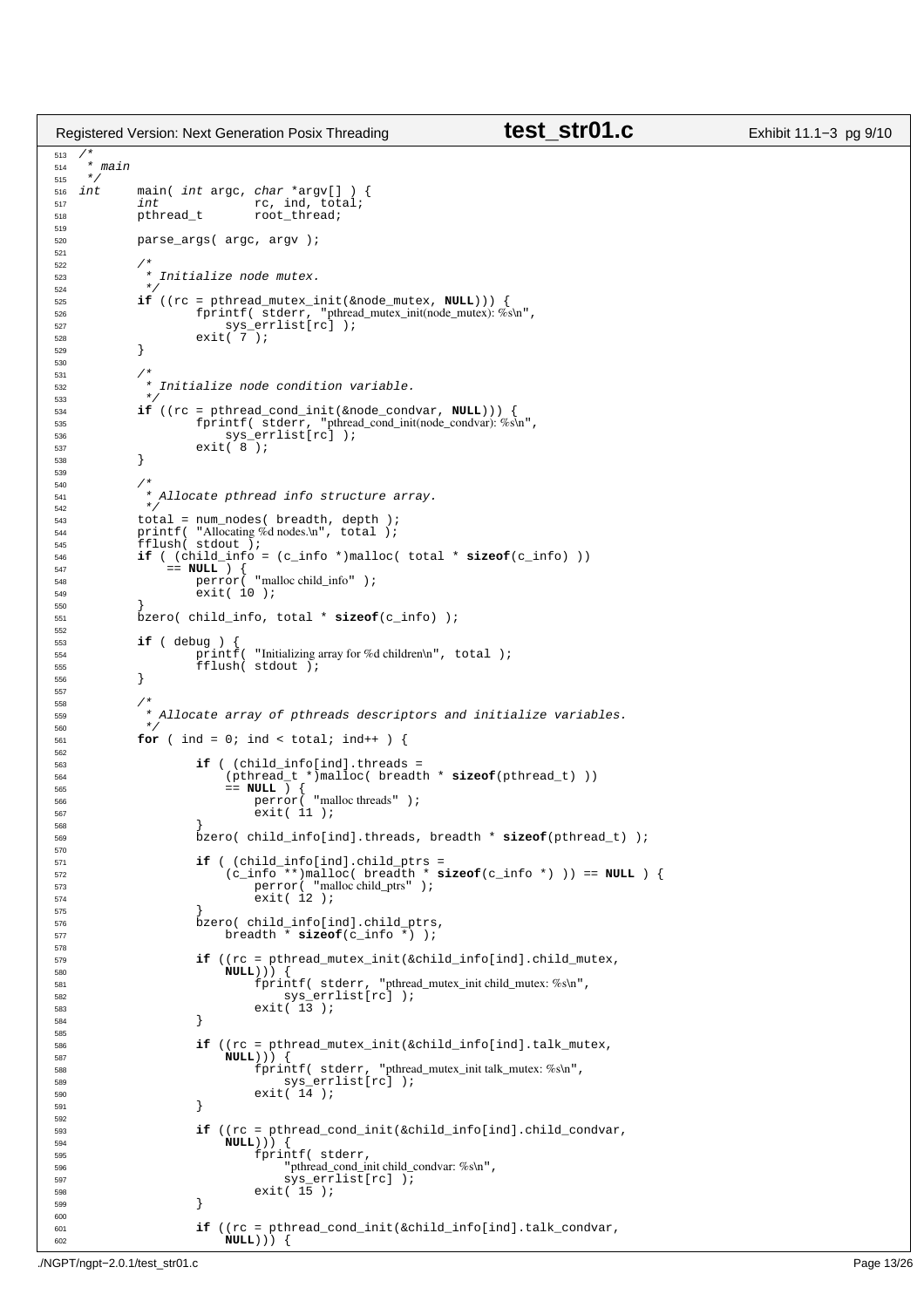```
603 fprintf( stderr, "pthread_cond_init talk_condvar: %s\n",
604 sys_errlist[rc] );
\begin{array}{c} 0.66 \ 605 \ 606 \ 606 \end{array} exit( 16 );
606 }
607
608 if ( debug ) {
609 printf( "Successfully initialized child %d.\n", ind );
610 fflush( stdout );
611 \Big\}612
613 }
614
615 printf( "Creating root thread attributes via pthread_attr_init.\n" );<br>616 filush( stdout );
                Iflush(stdout);
617
618 if ((rc = pthread_attr_init(&attr))) {<br>
619 fprintf( stderr, "pthread_attr_init: %s\n", sys_errlist[rc] );<br>
620 exit( 17 );
621 }
622
623 /*
624 * Make sure that all the thread children we create have the
625 * PTHREAD_CREATE_JOINABLE attribute. If they don't, then the
626 * pthread_join call will sometimes fail and cause mass confusion.<br>67
627 *628 if ((rc = pthread_attr_setdetachstate(&attr, PTHREAD_CREATE_JOINABLE))
629 ) {
630 fprintf( stderr, "pthread_attr_setdetachstate: %s\n", s831 sys_errlist[rc] );
631 sys_errlist[rc] );
632 exit( 18 );
\begin{array}{c} 633 \\ 633 \end{array}634
635 printf( "Creating root thread via pthread_create.\n" );
636 fflush( stdout );
637
638 if ((rc = pthread_create(&root_thread, &attr, (void *)doit, NULL))) {<br>639 fprintf( stderr, "pthread_create: %s\n", sys_errlist[rc] );<br>640 exit( 19 );
641 }
642
643 if ( debug ) {
644 printf( "Doing pthread_join.\n" );
645 \text{If} \text{It} \text{if} \text{It} \text{if} \text{It} \text{if} \text{It} \text{if} \text{if} \text{if} \text{if} \text{if} \text{if} \text{if} \text{if} \text{if} \text{if} \text{if} \text{if} \text{if} \text{if} \text{if} \text{if} \text{if} \text{if} \text{if}646 }
647
648<br>649
                 * Wait for the root child to exit.
650<br>651651 if (( rc = pthread_join(root_thread, NULL) )) {<br>
652 fprintf( stderr, "pthread_join: %s\n", sys_errlist[rc] );<br>
653 exit( 20 );
654 }
655
656 if ( debug ) {<br>
printf( "About to pthread_exit.\n" );<br>
658 fflush( stdout );
659 }
660
661 exit( 0 );
662 }
Registered Version: Next Generation Posix Threading test str01.c Exhibit 11.1–3 pg 10/10
```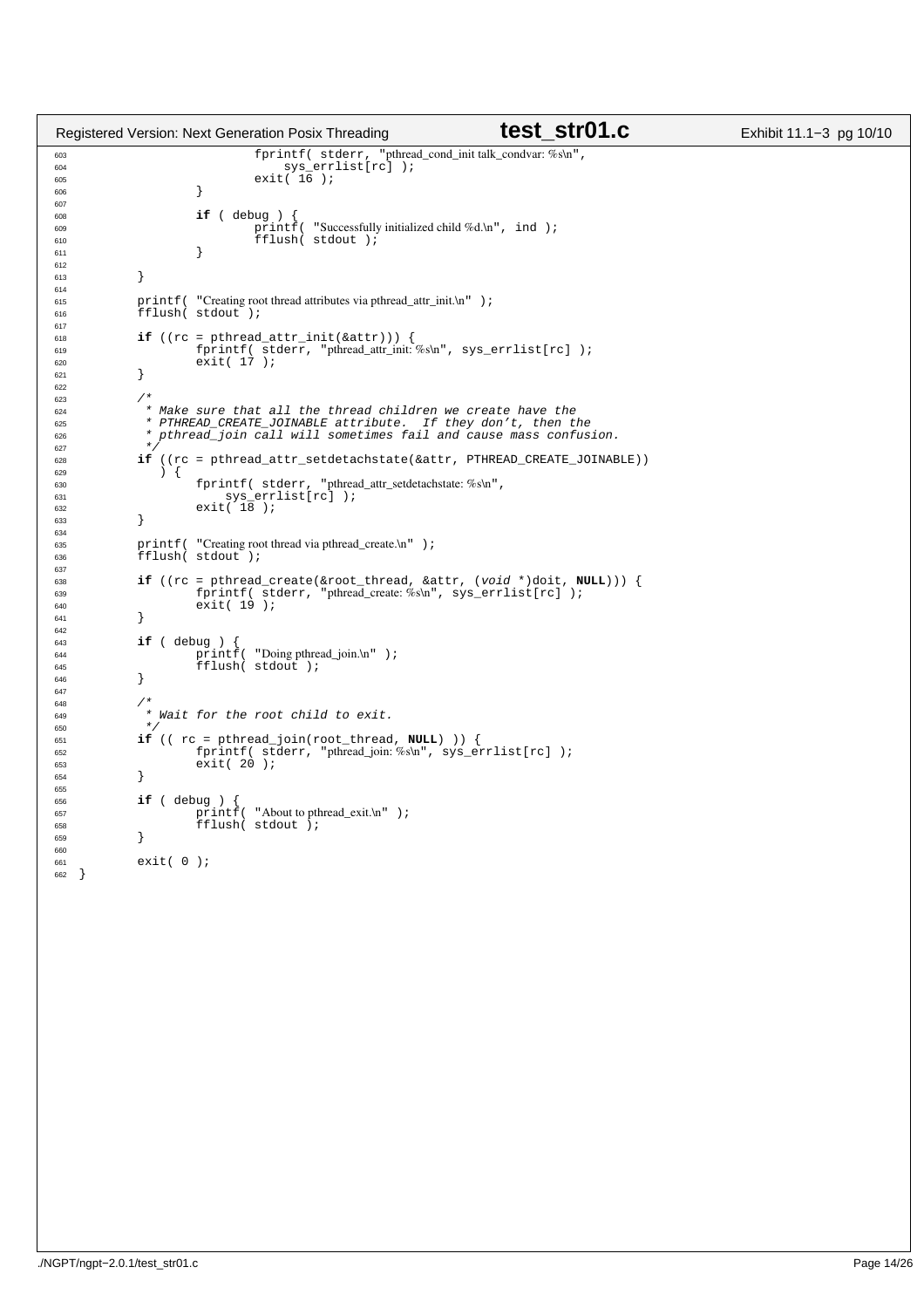```
/*
\begin{matrix} 2 & * \\ 2 & * \end{matrix}3 * Copyright (c) International Business Machines Corp., 2001
\begin{array}{ccc}\n4 & & \star \\
5 & & \star\n\end{array}5 * This program is free software; you can redistribute it and/or modify
6 * it under the terms of the GNU General Public License as published by
7 * the Free Software Foundation; either version 2 of the License, or
8 * (at your option) any later version.<br>9 *
 9 *
* This program is distributed in the hope that it will be useful,<br>** but WITHOUT ANY WARRANTY; without even the implied warranty of<br>** MERCHANTABILITY or FITNESS FOR A PARTICULAR PURPOSE. See<br>** the GNU General Public Lice
\begin{array}{ccc} 14 & & \star \\ 15 & & \star \end{array}You should have received a copy of the GNU General Public License
16 * along with this program; if not, write to the Free Software
17 * Foundation, Inc., 59 Temple Place, Suite 330, Boston, MA 02111−1307 USA
18 */19
20 /*<br>21 * FILE21 * FILE : pth_str01.c
22 * DESCRIPTION : Create n threads
23 * HISTORY:<br>24 * 05/16/
24 * 05/16/2001 Paul Larson (plars@us.ibm.com)
                  25 * −Ported
26<br>27
       \star /
28
29 #ifdef GLOBAL
     #include <pthread.h>
31 #else
     32 #define _PTHREAD_PRIVATE
\frac{33}{34} #include "pthread.h"
     34 #endif
35
36 #include <stdio.h>
37 #include <unistd.h>
38 #include <stdlib.h>
39 #include <string.h>
     40 #include <sys/errno.h>
41
42
43 /* Defines
44 *
45 * DEFAULT_NUM_THREADS: Default number of threads to create,
46 * user can specifiy with [−n] command line option.
\frac{47}{48}48 * USAGE: usage statement
      \star /
50
<sup>51</sup> #define DEFAULT_NUM_THREADS 100<br>52 #define USAGE "\nUsage:%s [-1|-n num threads] [-d
52 #define USAGE "\nUsage: %s [-l | -n num_threads] [-d]\n\n" \<br>53 Test as many as threads as possible\n" \tracking \
54 "\t−n num_threads Number of threads to create\n" \
                                                Debug option\n\n"
56
57 /*
58 * Function prototypes
59<br>60
60 * sys_error (): System error message function
61 * error (): Error message function
62 * parse_args (): Parses command line arguments
63 */
64
65 static void sys_error (const char *, int);
66 static void error (const char *, int);
67 static void parse_args (int, char **);
68 void *thread (void *);
69
70 /*
\begin{array}{cc} 71 & * & \text{Global Variables} \\ 72 & * & \end{array}\star73
    int num_threads = DEFAULT\_NUM\_THREADS;
75 int test_limit = 0;
76 int debug = 0;
77
78
79 /*−−−−−−−−−−−−−−−−−−−−−−−
80 | main () |
81 | ==================================================================== |
\frac{1}{2} \frac{1}{2} \frac{1}{2} \frac{1}{2} \frac{1}{2} \frac{1}{2} \frac{1}{2} \frac{1}{2} \frac{1}{2} \frac{1}{2} \frac{1}{2} \frac{1}{2} \frac{1}{2} \frac{1}{2} \frac{1}{2} \frac{1}{2} \frac{1}{2} \frac{1}{2} \frac{1}{2} \frac{1}{2} \frac{1}{2} \frac{1}{2} 83 \frac{1}{84} Function: Main program (see prolog for more details)
\frac{1}{2} \frac{1}{2} \frac{1}{2} \frac{1}{2} \frac{1}{2} \frac{1}{2} \frac{1}{2} \frac{1}{2} \frac{1}{2} \frac{1}{2} \frac{1}{2} \frac{1}{2} \frac{1}{2} \frac{1}{2} \frac{1}{2} \frac{1}{2} \frac{1}{2} \frac{1}{2} \frac{1}{2} \frac{1}{2} \frac{1}{2} \frac{1}{2} 85 +−−−−−−−−−−−−−−−−−−−−−−−−−−−−−−−−−−−−−−−−−−−−−−−−−−−−−−−−−−−−−−−−−−−−−*/
86 int main (int argc, char **argv)
\begin{matrix} 87 & \left\{ \\ 88 & \right. \end{matrix}88 /*
89 * Parse command line arguments and print out program header
90 */
Registered Version: Next Generation Posix Threading test_str02.c Exhibit 11.1−4 pg 1/3
```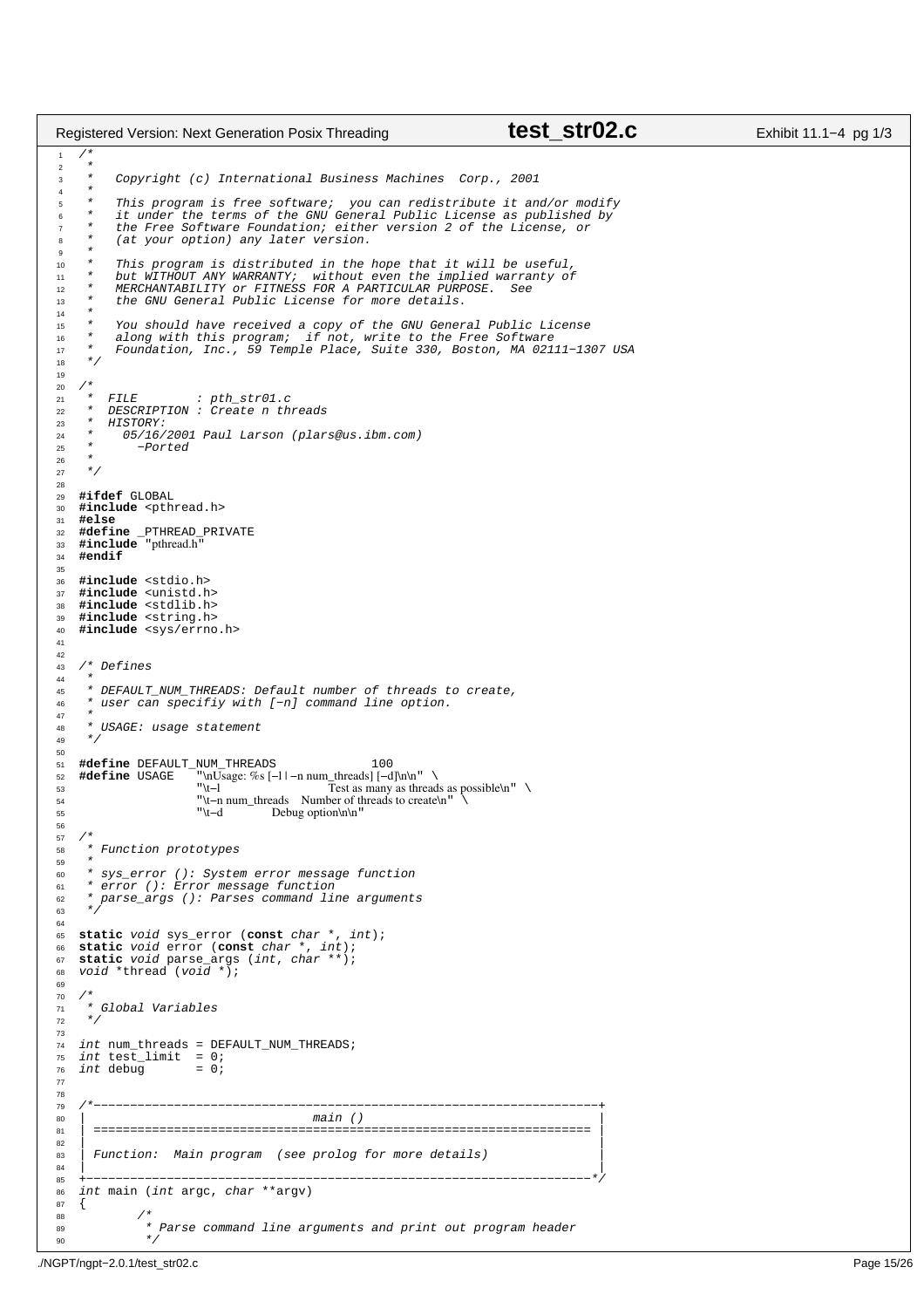```
91 parse_args (argc, argv);
92
93 if(test_limit)<br>94 printf ("\n
94 print \overline{f} ("\n Creating as many threads as possible\n\n");<br>95 else {
95 } else {
96 printf ("\n Creating %d threads\n\n", num_threads);<br>97
97 }
\frac{1}{28} thread (0);
99
100<br>101* Program completed successfully...
102 */
103 printf ("\ndone...\n\n");
104 fflush (stdout);
105 exit (0);
106 }
107
108
109 /*−−−−−−−−−−−−−−−−−−−−−−−−−−−−−−−−−−−−−−−−−−−−−−−−−−−−−−−−−−−−−−−−−−−−−+
110 | thread () |
111 | ==================================================================== |
112 | |
113 | Function: Recursively creates threads while num < num_threads |
\frac{1}{114} |
115 +−−−−−−−−−−−−−−−−−−−−−−−−−−−−−−−−−−−−−−−−−−−−−−−−−−−−−−−−−−−−−−−−−−−−−*/
116 void *thread (void *parm)
117 \frac{1}{2}118 int num = (int) parm;
119 pthread_t th;
120 pthread_attr_t attr;
121
122 if (debug) {
123 printf ("\tThread [%d]: new\n", num);<br>
124 fflush (stdout);
\begin{matrix} 125 \end{matrix}126
127 / *
128 * Create threads while num < num_threads...
129<br>130if (test_limit || (num < num_threads)) {
131
132 if (pthread_attr_init (&attr))<br>133 if (sys_error ("pthread_attr_in
133 sys_error ("pthread_attr_init failed", __LINE__);
134 if (pthread_attr_setdetachstate (&attr, PTHREAD_CREATE_JOINABLE))
sys_error ("pthread_attr_setdetachstate failed", __LINE_);<br>
if (pthread_create (&th, &attr, thread, (void *)(num + 1))) {<br>
if (test_limit) {<br>
printf ("Testing pthread limit, %d pthreads created.\n", num);<br>
pthread_exit(0);
141 if (errno == EAGAIN) {
142 fprintf (stderr, "Thread [%d]: unable to create more threads!\n", num);
143 return NULL;
\left\{\right\}145 else
146 sys_error ("pthread_create failed", __LINE_);<br>
147
\{147\}148 if (test_limit & ((num % 1000) == 0))<br>149 printf ("Testing printead limit: %d printeads cr
149 printf ("Testing pthread limit: %d pthreads created so far...\n", num);<br>150 pthread join (th, (void *) NULL);
                     pthread_join (th, (void *) NULL);
151 }
152 if (debug) {<br>153 prin
153 printf ("\tThread [%d]: done\n", num);
154 fflush (stdout);
155 }
156
157 pthread_exit(0);
158
159 /*NOTREACHED*/<br>160 return 0;160 return 0;
161 }
162
163
164 /*−−−−−−−−−−−−−−−−−−−−−−−−−−−−−−−−−−−−−−−−−−−−−−−−−−−−−−−−−−−−−−−−−−−−−+
165 | parse_args ()
166 | ==================================================================== |
167 | |
168 | Function: Parse the command line arguments & initialize global |
169 | variables.
170 | |
171 +−−−−−−−−−−−−−−−−−−−−−−−−−−−−−−−−−−−−−−−−−−−−−−−−−−−−−−−−−−−−−−−−−−−−−*/
172 static void parse_args (int argc, char **argv)
\begin{matrix} 173 \\ 174 \end{matrix}\frac{174}{175} int i;
                     errflaq = 0;176 char *program_name = *argv;
177
178 while ((i = getopt(argc, argv, "dln:?")) != EOCF) {<br>179 switch (i) {
                     switch (i) \{ case 'd':
180 case 'd': \sqrt{*} debug option */Registered Version: Next Generation Posix Threading test_str02.c Exhibit 11.1−4 pg 2/3
```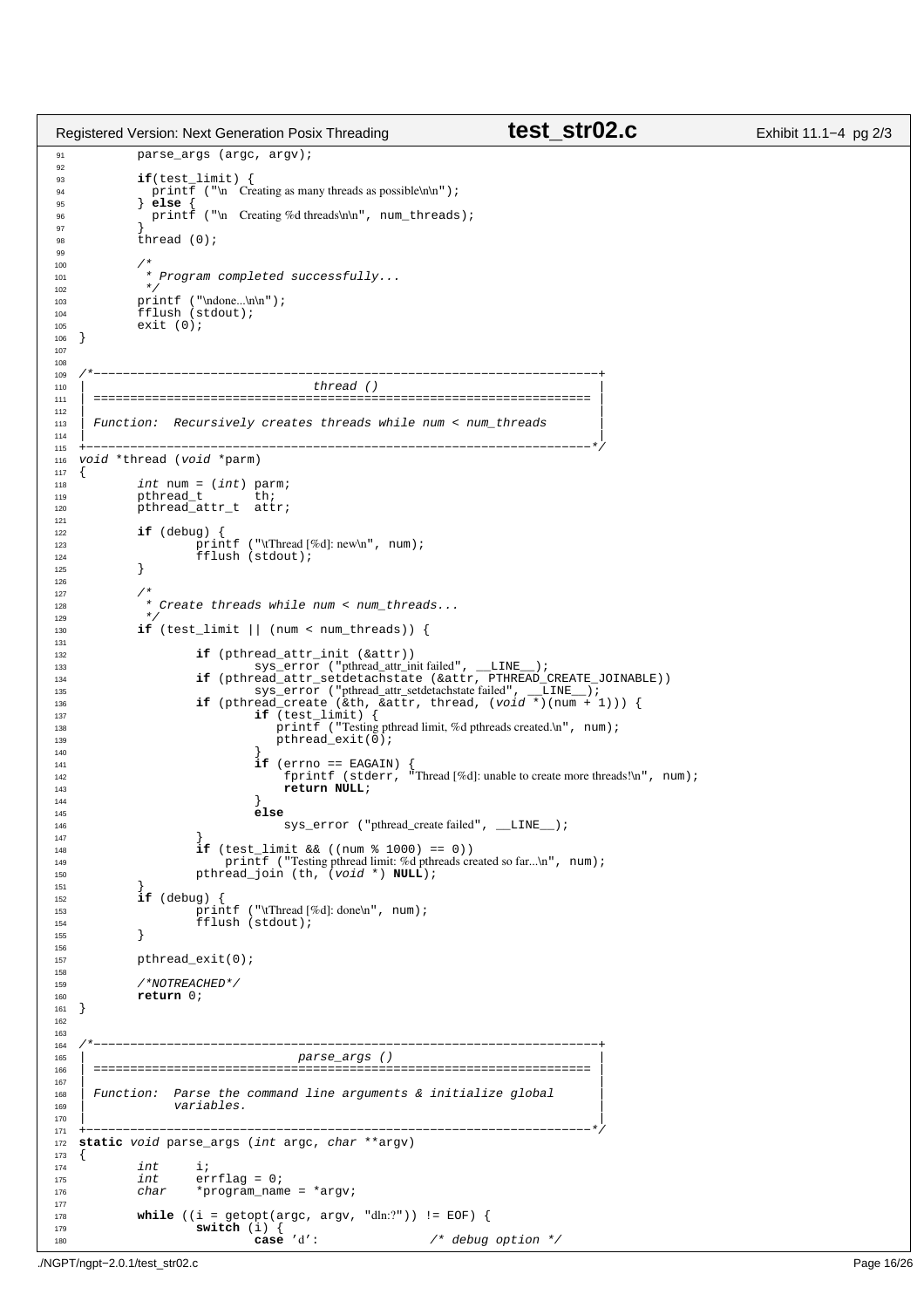```
181<br>182 break;
182 break;<br>
183 break;<br>
183 case ']':
183 case 'l': \frac{1}{183} \frac{1}{184} test pthread limit */
184 test_limit++;<br>\frac{1}{185} test_limit++;
185 break;<br>186 case 'n':
                                                    186 case 'n': /* number of threads */
187 num_threads = atoi (optarg);<br>188 break;
188 break;<br>
189 case '?':
189 case '?':<br>190 case e
190 errflag++;<br>
190 errflag++;<br>
break;
                    191 break;
\left\{\n \begin{array}{ccc}\n 192 & & \\
 \end{array}\n \right\}\begin{array}{c} 132 \\ 193 \end{array}194
195 /* If any errors exit program */
196 if (errflag) {
197 fprintf (stderr, USAGE, program_name);
198 ext{(2)};
\begin{bmatrix} 199 \\ 200 \end{bmatrix}200 }
201
202
203 /*−−−−−−−−−−−−−−−−−−−−−−−−−−−−−−−−−−−−−−−−−−−−−−−−−−−−−−−−−−−−−−−−−−−−−+
204 | sys_error () |
     205 | ==================================================================== |
206 | |
207 | Function: Creates system error message and calls error () |
\frac{208}{1}209 +−−−−−−−−−−−−−−−−−−−−−−−−−−−−−−−−−−−−−−−−−−−−−−−−−−−−−−−−−−−−−−−−−−−−−*/
210 static void sys_error (const char *msg, int line)
211 \{212char syserr_msg [256];
213
214 sprintf (syserr_msg, "%s: %s\n", msg, strerror (errno));
215 error (syserr_msg, line);
216 }
217
218
219219 /*−−−−−−−−−−−−−−−−−−−−−−−−−−−−−−−−−−−−−−−−−−−−−−−−−−−−−−−−−−−−−−−−−−−−−+
                                    error ()
221 | ==================================================================== |
222 \left| \right|223 \int Function: Prints out message and exits...<br>224 \int224 \left| \right|225 +−−−−−−−−−−−−−−−−−−−−−−−−−−−−−−−−−−−−−−−−−−−−−−−−−−−−−−−−−−−−−−−−−−−−−*/
226 static void error (const char *msg, int line)
227 \{228228 fprintf (stderr, "ERROR [line: %d] %s\n", line, msg);
229 exit (−1);
230 }
Registered Version: Next Generation Posix Threading test_str02.c Exhibit 11.1−4 pg 3/3
```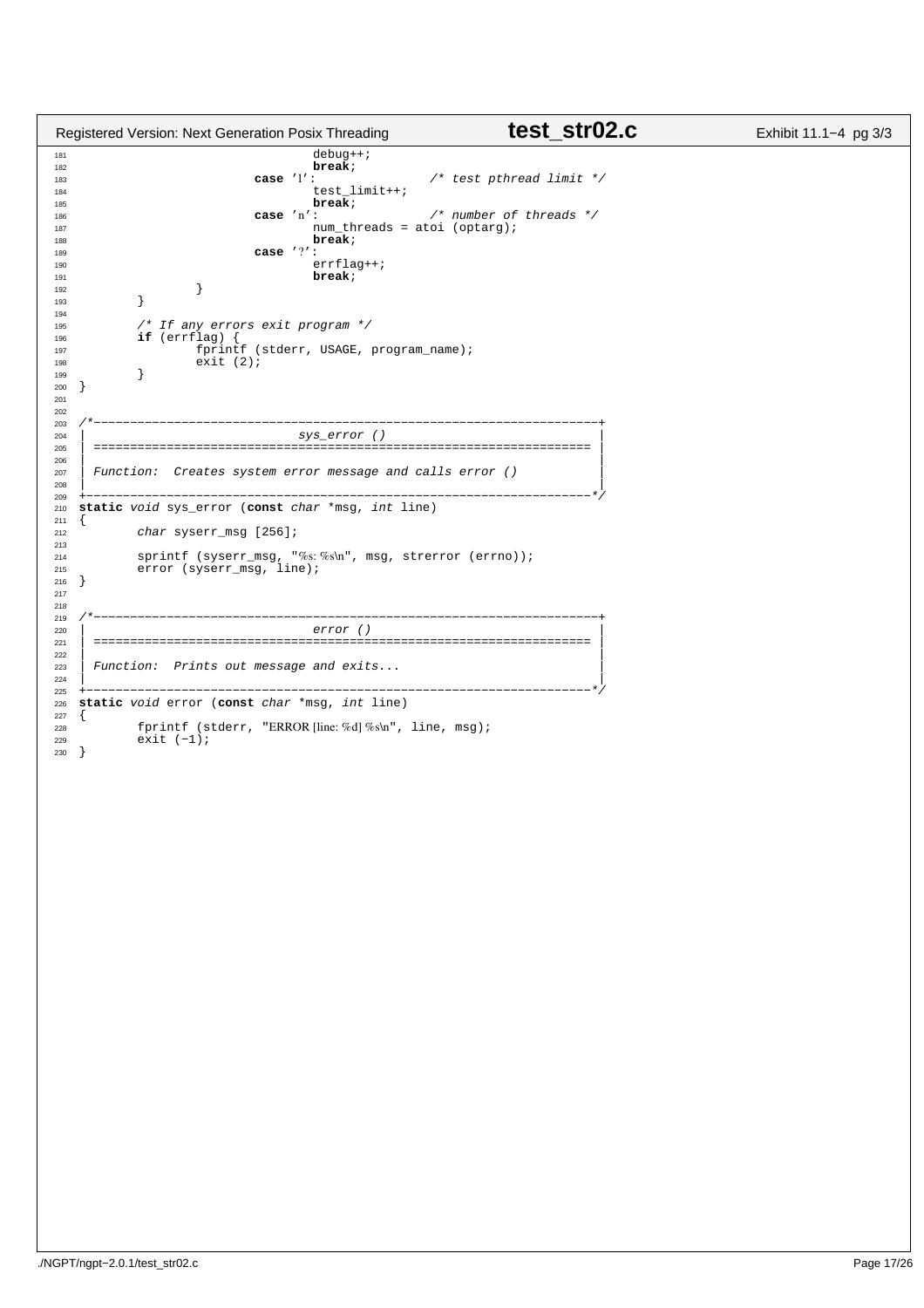```
4^*\begin{matrix} 2 & * \\ 2 & * \end{matrix}3 * Copyright (c) International Business Machines Corp., 2001
\begin{array}{ccc}\n4 & & \star \\
5 & & \star\n\end{array}5 * This program is free software; you can redistribute it and/or modify
6 * it under the terms of the GNU General Public License as published by
7 * the Free Software Foundation; either version 2 of the License, or<br>7 * the Free Software Foundation; either version 2 of the License, or
8 * (at your option) any later version.<br>9 *
 9 *
 * This program is distributed in the hope that it will be useful,<br>** but WITHOUT ANY WARRANTY; without even the implied warranty of<br>** MERCHANTABILITY or FITNESS FOR A PARTICULAR PURPOSE. See<br>** the GNU General Public Lice
\begin{array}{ccc} 14 & & \star \\ 15 & & \star \end{array}You should have received a copy of the GNU General Public License
 16 * along with this program; if not, write to the Free Software
17 * Foundation, Inc., 59 Temple Place, Suite 330, Boston, MA 02111−1307 USA
18 */19
20 /*<br>21 * FILE
       * FILE : pth\_str01.c<br>* DFCOPITON : areate a fract
<sup>22</sup> * DESCRIPTION : create a tree of threads does calculations, and<br><sup>23</sup> * Teturns result to parent
23 * returns result to parent<br>
24 * HISTORY:
\begin{array}{ccc} 24 & * & HISTORY: \\ 25 & * & 05/16/ \end{array}05/16/2001 Paul Larson (plars@us.ibm.com)
26 \times -Ported\frac{27}{28}\star/29
30 #ifdef GLOBAL
31 #include <pthread.h><br>32 #else
     32 #else
 33 #define _PTHREAD_PRIVATE
34 #include "pthread.h"
35 #endif
36
 37 #include <stdio.h>
38 #include <unistd.h>
39 #include <stdlib.h>
     #include <string.h>
41 #include <errno.h>
     42 #include <fcntl.h>
 43 #include <sys/types.h>
44 #include <sys/stat.h>
45 #include <sys/mman.h>
rac{46}{47}47 #define MAXTHREADS 50000
48
49 /* Type definition */<br>50 struct kid info {
     struct kid_info {
51 long sum; /* sum of childrens indexes plus our own */<br>52 int index; /* our index into the array */
 52 int index; /* our index into the array */
53 int status; /* return status of this thread */
 % int child_count; /* Count of children created */<br>ss int talk_count; /* Count of siblings that we talked to */<br>pthread_t *threads; /* dynamic array of thread id of kids */<br>sr pthread_mutex_t talk_mutex; /* mutex for the t
 58 pthread_mutex_t child_mutex; /* mutex for the child_count */
59 pthread_cond_t talk_condvar; /* condition variable for talk_count */
 60 pthread_cond_t child_condvar; /* condition variable for child_count */
61 struct kid_info **child_ptrs; /* dynamic array of ptrs to kids */
62 \t3 \t3<br>63 \t3263 typedef struct kid_info c_info;
64
65
66 /* Global variables */<br>67 int depth = 3;
\begin{array}{ccc} 67 & \text{int} \\ 68 & \text{int} \end{array} depth = 3;
68 int breadth = 4i<br>69 int timeout = 30i69 int timeout = 30; /* minutes */
70 int cdepth; /* current depth */
71 int debug = 0;<br>72 int shared fd
                  shared_fd = 0;73
 % c_info *child_info;<br>% int mode_count; /* pointer to info array */<br>% pthread_mutex_t node_mutex; /* number of nodes created so far */<br>% mutex for the node_count */<br>% condition variable for node_count */<br>% condition variab
78 pthread_mutex_t node_nutex;<br>
78 pthread_cond_t node_mutex;<br>
78 pthread_cond_t node_condvar;<br>
78 pthread_attr_t attributes for created threads */<br>
78 pthread_attr_t attributes for created threads */<br>
78 pthread_attr_t at
79
\begin{array}{ll}\n 80 & \text{int} & \text{use\_shared} = 0; \\
 81 & \text{trvedef} & \text{struct} & \text{shared area} & \text{share}\n \end{array}81 typedef struct shared_area shared_area_t;<br>82 struct shared_area {
 82 struct shared_area {
83 int initialized;
84 int locked;
85 pthread_mutex_t mutex;
86 };
87
88 int num_nodes(int, int);<br>89 int synchronize children
     int synchronize_children(c_info *) \; ;
90 void *doit(void *);
Registered Version: Next Generation Posix Threading test_str03.c Exhibit 11.1−5 pg 1/8
```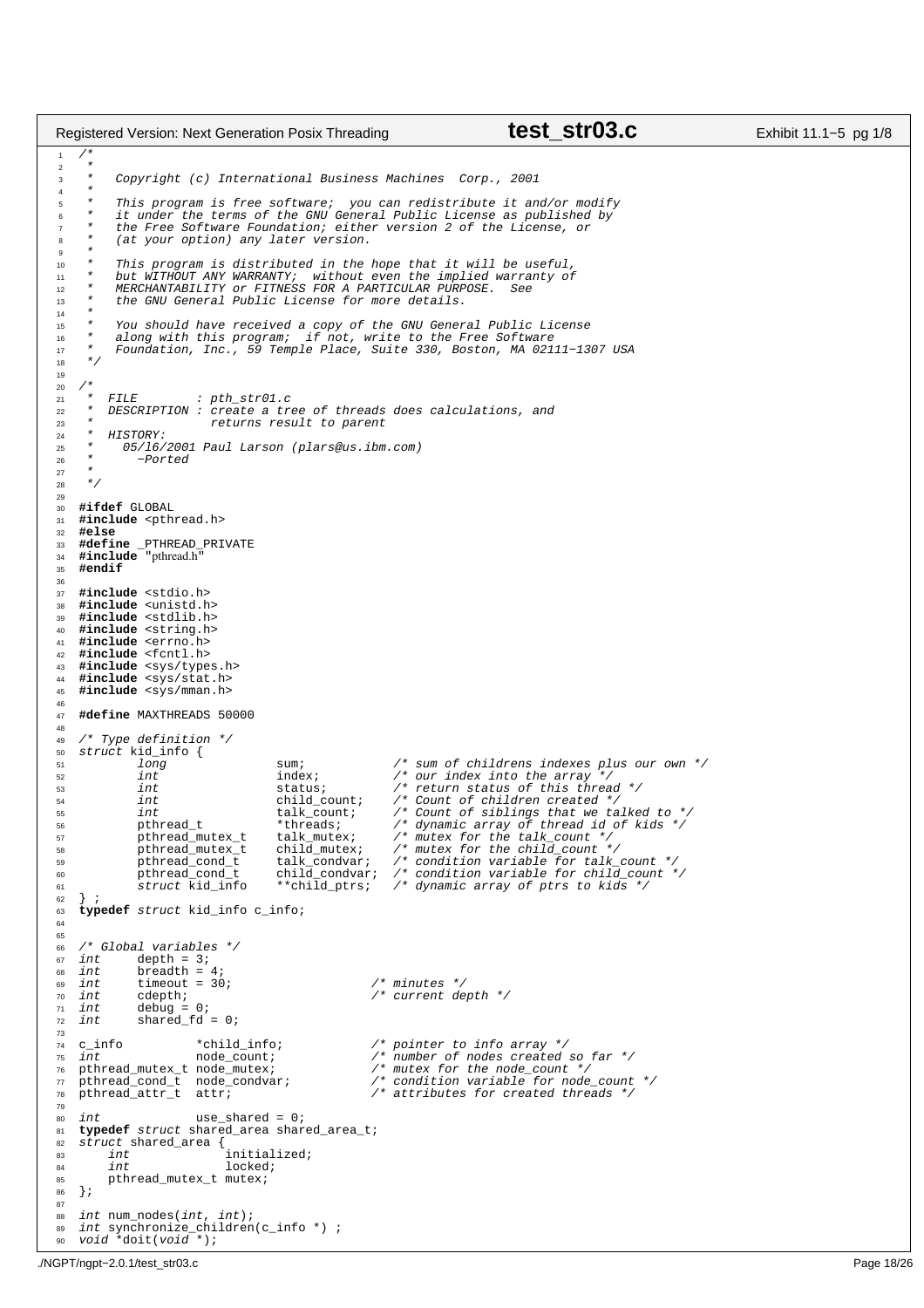```
91
92 /*−−−−−−−−−−−−−−−−−−−−−−−−−−−−−−−−−−−−−−−−−−−−−−−−−−−−−−−−−−−−−−−−−−−−−−−−−−−−−−−−*
93 * parse_args
94<br>95
* Parse command line arguments. Any errors cause the program to exit<br>* at this point.
     * at this point.<br>*----------------
97 *−−−−−−−−−−−−−−−−−−−−−−−−−−−−−−−−−−−−−−−−−−−−−−−−−−−−−−−−−−−−−−−−−−−−−−−−−−−−−−−−*/
98 static void parse_args( int argc, char *argv[] )
99 \{<br>100
100 int 101 opt, errflag = 0;<br>101 int 101 bflag = 0, dflag =
                                bflag = 0, dflag = 0, tflag = 0;
102
103 while ( (opt = getopt( argc, argv, "b:d:t:Ds?" )) != EOF ) {<br>104 switch ( opt ) {
104 switch ( opt ) {
105 case 's':
106 use_shared = 1;<br>107 break;
107<br>108 break;<br>108 case 'b':
108 case 'b':<br>109 if (
109 if ( bflag )
110 \text{errflag++};else {
112 bflag++;<br>113 breadth :
113 breadth = atoi( optarg );<br>\mathbf{if} ( breadth <= 0 )
114 if ( breadth \leq 0 )<br>115
                                     errflag++;\left\{\right. \right\}117 break;
118 case 'd':
119 if ( dflag )
                                errflag++;121 else {<br>122 df
                                -<br>dflag++;
123 depth = atoi( optarg );
124 if ( depth <= 0 )
rac{125}{126} errflag++;
126 }
127 break;<br>128 case 't':
128 case 't':<br>129 if (
129 if (tflag )<br>130 if (tflag )
                                errflag++;
131 else {<br>
132 tflag++;
133 timeout = atoi( optarg );<br>
\mathbf{if} ( timeout <= 0 )
134 if ( timeout <= 0 )<br>135 if ( timeout <= 0 )
                                     errflag++;
\left\{\n \begin{array}{ccc}\n 136 & & \\
 \end{array}\n \right\}137<br>138 break;<br>138 case 'D':
138 case 'D':
139 \text{debug} = 1;<br>140 \text{break};\frac{\text{break}}{\text{21}}141 case '?':
142 default:<br>
143 default:<br>
143 errf
143 errflag++;<br>
144 break;
144 break;<br>145 break;
\left\{\n \begin{array}{ccc}\n 145 & & \\
 \end{array}\n \right\}146 }
147
148 if ( errflag )<br>
149 forint:
149<br>
fprintf (stderr, "usage: %s [-b <num>] [-d <num>] [-t <num>] [-s] [-D]", argv[0]);<br>
fprintf (stderr, "where:\u"");<br>
fprintf (stderr, "kt-b <num>\theadth of child nodes\n");<br>
fprintf (stderr, "\t-d <num>\tdepth of chil
\left\{\n \begin{array}{ccc}\n 157 & & \n \end{array}\n \right\}158
159 }
160
161
162 /*−−−−−−−−−−−−−−−−−−−−−−−−−−−−−−−−−−−−−−−−−−−−−−−−−−−−−−−−−−−−−−−−−−−−−−−−−−−−−−−−* 
     * num_nodes
164
165 * Caculate the number of child nodes for a given breadth and depth tree.
166 *−−−−−−−−−−−−−−−−−−−−−−−−−−−−−−−−−−−−−−−−−−−−−−−−−−−−−−−−−−−−−−−−−−−−−−−−−−−−−−−−*/
167 int num_nodes( int b, int d ) 168 \t{1}168 \{<br>169int n, sum = 1, partial_exp = 1;
170
171 /*172 * The total number of children = sum ( b * n )<br>
173 *173 * n=0−>d
174 * Since b ** 0 == 1, and it's hard to compute that kind of value
175 * in this simplistic loop, we start sum at 1 (above) to compensate
176 * and do the computations from 1−>d below.
177 *178 for ( n = 1; n <= d; n++ ) {<br>
partial_exp *= b;
lim_{r \to \infty} += partial_{exp};Registered Version: Next Generation Posix Threading test_str03.c Exhibit 11.1−5 pg 2/8
```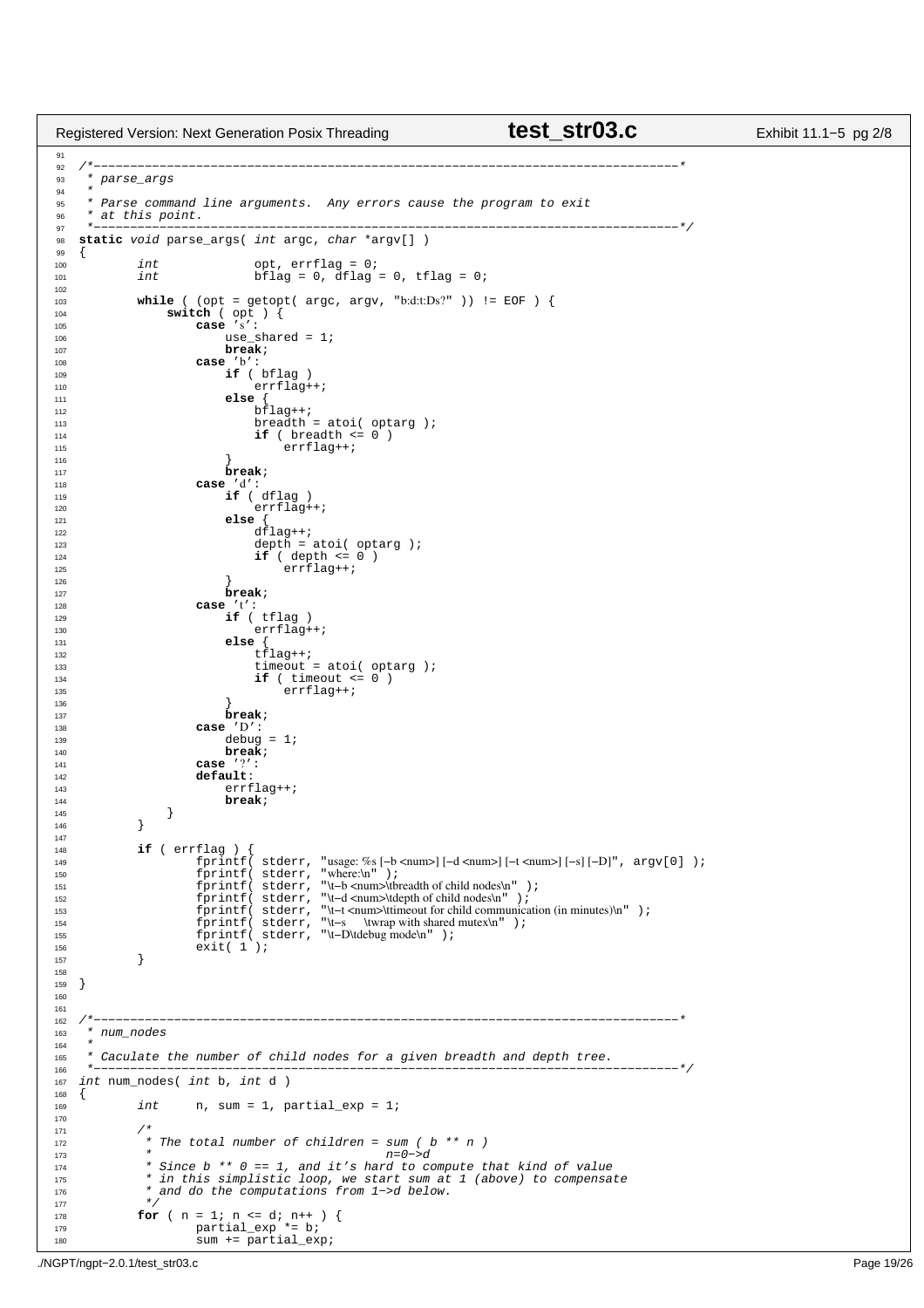```
181 }
182
183 return( sum );
   \{185
186
187 /*−−−−−−−−−−−−−−−−−−−−−−−−−−−−−−−−−−−−−−−−−−−−−−−−−−−−−−−−−−−−−−−−−−−−−−−−−−−−−−−−* 
188 * synchronize_children
189<br>190
190 * Register the child with the parent and then wait for all of the children
       at the same level to register also. Return when everything is synched up.
192 *−−−−−−−−−−−−−−−−−−−−−−−−−−−−−−−−−−−−−−−−−−−−−−−−−−−−−−−−−−−−−−−−−−−−−−−−−−−−−−−−*/
193 int synchronize_children( c_info *parent ) 
194 \{<br>195int my_index, rc;<br>c info *info p;
196 c_info *info_p;
               z100 struct timespec
198
199 if ( debug ) {<br>
printf( "trying to lock node_mutex\n" );<br>
fflush( stdout );
202 }
203
204 /* Lock the node_count mutex to we can safely increment it. We<br>205 * will unlock it when we broadcast that all of our siblings ha
205 * will unlock it when we broadcast that all of our siblings have
206 * been created or when we block waiting for that broadcast. */
207 pthread_mutex_lock( &node_mutex );
208 my_index = node_count++;
209
210 printf( "thread %d started\n", my_index );
211 211 212 213 214 214212
213 /* Get a pointer into the array of thread structures which will be "me". */
214 info_p = &child_info[my_index];
215 \text{info}_p-\text{}\text{-}\text{index} = \text{my}_\text{index};<br>216 \text{info}_p-\text{}\text{-}\text{sum} = (\text{long}) my i
               \frac{2}{2} info_p->sum = (long) my_index;
217
218 if (debug)<br>219 printf(
219 printf( "thread %d info_p=%x\n", my_index, (unsigned int)info_p );
220 fflush( stdout );
221 }
222
223 /* Register with parent bumping the parent's child_count variable.<br>224 * Make sure we have exclusive access to that variable before we
<sup>224</sup> * Make sure we have exclusive access to that variable before we<br><sup>225</sup> * do the increment. */
                 * do the increment.
226 if ( debug ) {
227 printf( "thread %d locking child_mutex %x\n", my_index, (unsigned int)&parent−>child_mutex );
228 fflush( stdout );
\frac{229}{230}230 pthread_mutex_lock( &parent->child_mutex );<br>
231 if ( debug ) {<br>
232 printf( "thread %d bumping child_count (currently %d)\n",
233 my_index, parent->child_count );
234 fflush(stdout);
235 \Big\}236 parent->child_ptrs[parent->child_count++] = info_p;<br>237 if (debug) {
237 if ( debug ) {<br>
printf( "thread %d unlocking child_mutex %x\n", my_index,
239 (unsigned int)&parent->child_mutex );<br>240 fflush(stdout );
                     fflush(stdout );
241 }
242 pthread_mutex_unlock( &parent−>child_mutex );
243<br>244a if ( debug ) {<br>
printf( "thread %d node_count = %d\n", my_index, node_count );<br>
printf( "expecting %d nodes\n", num_nodes(breadth, cdepth) );
247 fflush(stdout);
248 }
249
250 /* Have all the nodes at our level in the tree been created yet?
251 * If so, then send out a broadcast to wake everyone else up (to let
252 * them know they can now create their children (if they are not
253 * leaf nodes)). Otherwise, go to sleep waiting for the broadcast. */
254 if ( node_count == num_nodes(breadth, cdepth) ) {
255
256 /* Increase the current depth variable, as the tree is now<br>257 * fully one level taller. */257 * fully one level taller.<br>258 if (debug) {
<sup>258</sup> if ( debug ) {<br>printf( "thread %d doing cdepth++(%d)\n", my_index, cdepth );
260 \text{If} \text{It} \text{if} \text{It} \text{if} \text{It} \text{if} \text{It} \text{if} \text{It} \text{if} \text{It} \text{if} \text{It} \text{if} \text{It} \text{if} \text{It} \text{if} \text{It} \text{if} \text{It} \text{if} \text{It} \text{if} \text{It} \text{if}261 }
262 cdepth++;
263
<sup>264</sup> if ( debug ) {<br>
printf( "thread %d sending child_mutex broadcast\n", my_index );
266 fflush( stdout );<br>267 }
267 }
268
269 /* Since all of our siblings have been created, this level of
270 * the tree is now allowed to continue its work, so wake up the
Registered Version: Next Generation Posix Threading test_str03.c Exhibit 11.1−5 pg 3/8
```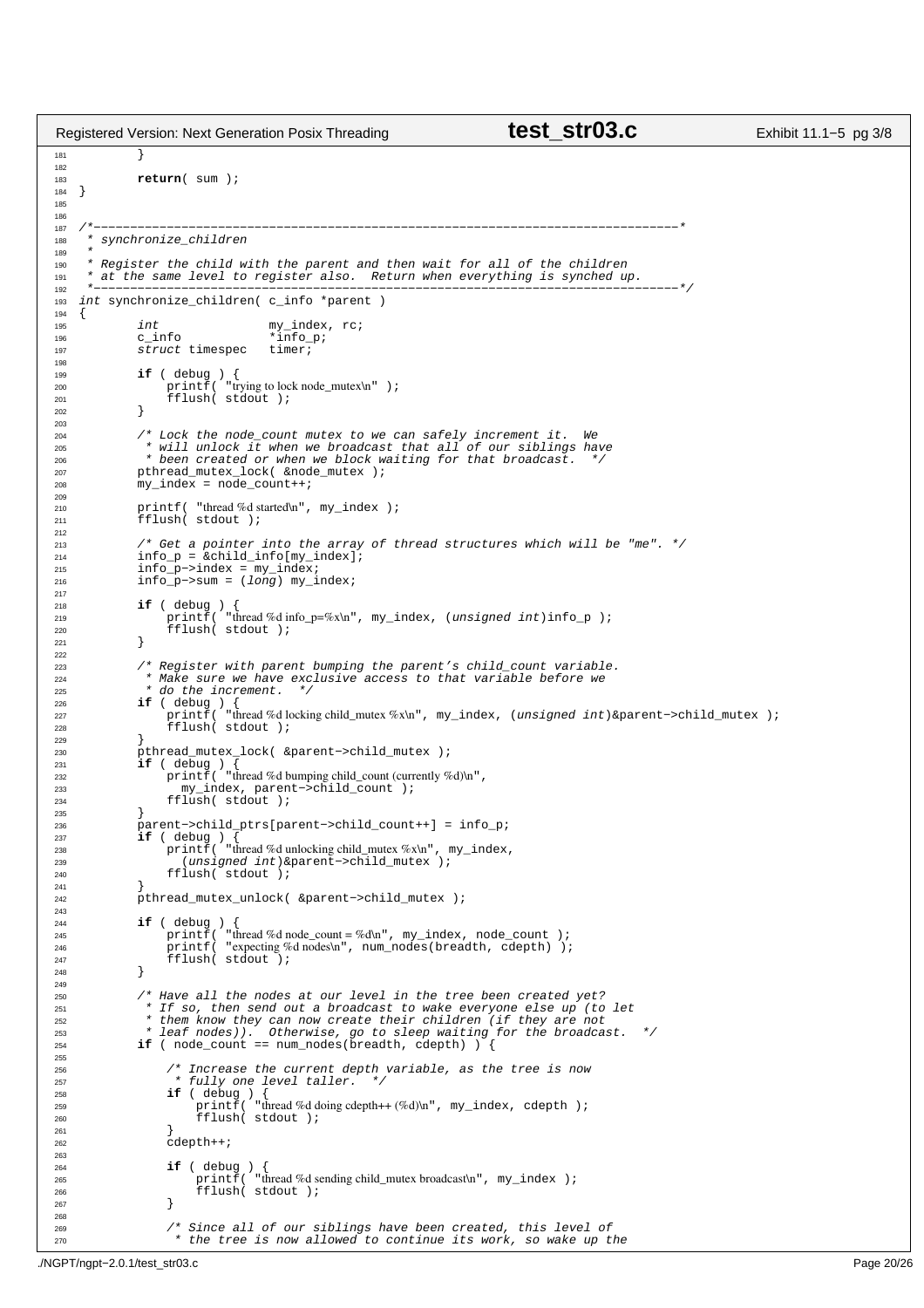```
271 * rest of the siblings. */
272 pthread_cond_broadcast( &node_condvar );
273
274 } else {
275
276 /* In this case, not all of our siblings at this level of the
277 * tree have been created, so go to sleep and wait for the
278 * broadcast on node_condvar.<br>279 if (debug) {
279 if ( debug ) {<br>
printf( "thread %d waiting for siblings to register\n",
281 my_index );
282 fflush( stdout );
283 }
284 time( \text{time} ( \text{time} timer.tv_sec );<br>
285
285 timer.tv_sec += (unsigned long)timeout * 60;
286 timer.tv_nsec = (unsigned long)0;
287 if ((rc = pthread_cond_timedwait(&node_condvar, &node_mutex,
288 &timer))) {
289 fprintf( stderr, "pthread_cond_timedwait (sync) %d: %s\n",
290 my_index, sys_errlist[rc] );
291 exit( 2 );
292 }
293
294 if ( debug ) {<br>
printf( "thread %d is now unblocked\n", my_index );
296 fflush(stdout);<br>
297 }
297 }
298
299 }
300\frac{300}{301} /* Unlock the node_mutex lock, as this thread is finished initializing. */<br>302 if ( debug ) {
302 if ( debug ) {<br>
printf( "thread %d unlocking node_mutex\n", my_index );<br>
304 }<br>
305 }
306 pthread_mutex_unlock( &node_mutex );
307 if ( debug ) {<br>308 printf( "thread %d unlocked node_mutex\n", my_index );
309 \text{If} lush(stdout);
310 }
311
312 if ( debug ) {<br>313 printf( "synchronize_children returning %d\n", my_index );<br>314 fflush( stdout );
315 }
316
317 return(my_index);
   \left\{ \right\}319
320
321 /*−−−−−−−−−−−−−−−−−−−−−−−−−−−−−−−−−−−−−−−−−−−−−−−−−−−−−−−−−−−−−−−−−−−−−−−−−−−−−−−−* 
322 \times doit
323 *
324 * Do it.<br>325 *------
                                    325 *−−−−−−−−−−−−−−−−−−−−−−−−−−−−−−−−−−−−−−−−−−−−−−−−−−−−−−−−−−−−−−−−−−−−−−−−−−−−−−−−*/
326 void *doit( void *param ) 
327 \frac{2}{3}\frac{328}{329} c_info *parent = (c_info *) param;<br>\frac{7}{329} int rc. child. my index
329 int rc, child, my_index;<br>330 void *status;
             void *status;<br>c info *info p;
\sum_{331} c_info *info_p;
332 struct timespec timer;
333<br>334
334 if ( debug ) {<br>335 printf( "parent=%#010x\n", (unsigned int)parent );<br>336 fflush( stdout );
337 }
338
339 if ( parent != NULL ) {
340 /* Synchronize with our siblings so that all the children at
341 * a given level have been created before we allow those children
342 * to spawn new ones (or do anything else for that matter). */
343 if ( debug ) {<br>printf( "non-root child calling synchronize_children\n" );
345 fflush( stdout );
346 }
\text{347} my_index = synchronize_children( parent );<br>\text{348} if ( debug ) {
<sup>348</sup> if ( debug ) {<br>
printf( "non-root child has been assigned index %d\n",
350 my_index );
351 fflush( stdout );
352<br>353353 } else {<br>354 /* 7
354 /* The first thread has no one with which to synchronize, so<br>355 * set some initial values for things. */<br>357 if ( debug ) {<br>357 printf( "root child\n" );
358 fflush(stdout);
359 }
360 cdepth = 1;
Registered Version: Next Generation Posix Threading test_str03.c Exhibit 11.1–5 pg 4/8
```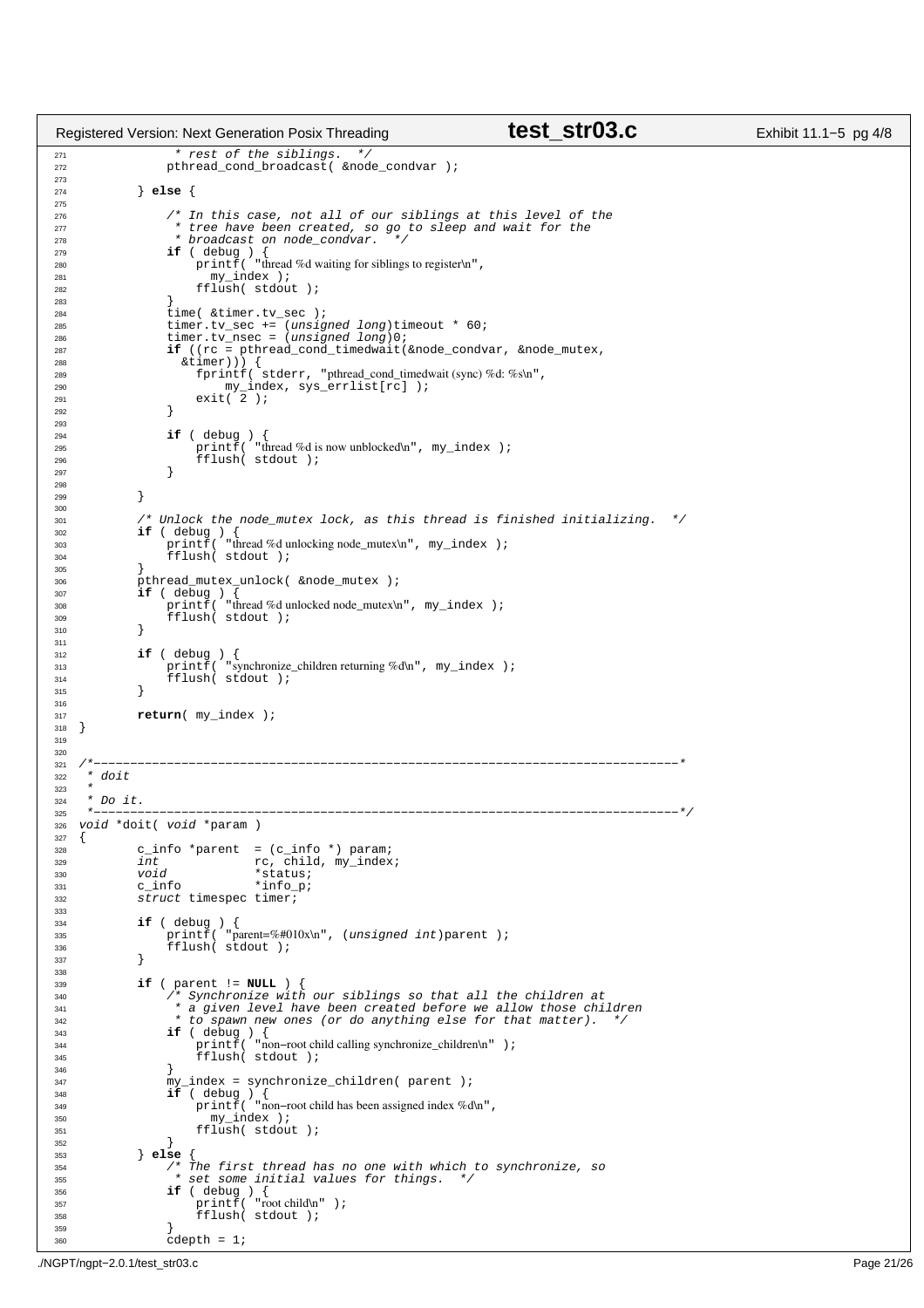```
361 my_index = 0;
362 node_count = 1;
363 }
364
365 /* Figure out our place in the pthread array. */
366 info_p = &child_info[my_index];
367
368 if ( debug ) {
369 printf( "thread %d getting to heart of doit.\n", my_index );
370 printf( "info_p=%x, cdepth=%d, depth=%d\n", (unsigned int)info_p, cdepth, depth );
371 \text{If} 1 \text{ush} \text{stdout} \}372 }
373
374 if ( cdepth <= depth )
375 { 
376 /* Since the tree is not yet complete (it is not yet tall enough),
377 * we need to create another level of children. */
378
379 printf( "thread %d creating kids, cdepth=%d\n", my_index, cdepth );<br>fflush( stdout );
                   fflush( stdout );
381
382 \frac{7}{5} Create breadth children.<br>383 for (child = 0; child < bre
383 for ( child = 0; child < breadth; child++ ) {<br>384 if ( debug ) {
384 if ( debug ) {
385 printf( "thread %d making child %d, ptr=%x\n", my_index,
386 child, (unsigned int)&(info_p−>threads[child]) );
387 fflush( stdout );
\left\{\right. \right\}389 if ((rc = pthread_create(&(info_p->threads[child]), &attr, doit, (void *) info_p))) {<br>390 sys_errlist[rc] );<br>exit( 3 );<br>exit( 3 );
393 } else {
394 if ( debug ) {
395 printf( "pthread_create made thread %x\n" (unsigned int) \& (info p->threads)
                                      (unsigned int)&(info_p->threads[child]) );
397 fflush( stdout );
398 }
399 }
400 }
401
402 if ( debug ) {
403 printf( "thread %d waits on kids, cdepth=%d\n", my_index,
<sup>404</sup> cdepth );<br>
<sup>405</sup> fflush(stdou
                    fflush(\intstdout );
406 }
407
408 \frac{1}{2} /* Wait for our children to finish before we exit ourselves. */
409 for ( child = 0; child < breadth; child++ ) {<br>\mathbf{if} ( debug ) {
410 if ( debug ) {<br>
411 printf( "attempting join on thread %x\n",
412 (unsigned int)&(info_p->threads[child]) );<br>fflush( stdout );
413 fflush(stdout);<br>
414 fflush(stdout);
414 }
415 if ((rc = pthread_join((info_p−>threads[child]), &status))) {
416 if ( debug ) {<br>417 if ( debug ) {<br>fprintf ( s
                                   fprintf( stderr,
418 \frac{1}{2} "join failed on thread %d, status addr=%x: %s\n",<br>
\frac{1}{2} and \frac{1}{2} and \frac{1}{2} and \frac{1}{2} and \frac{1}{2} and \frac{1}{2} and \frac{1}{2} and \frac{1}{2} and \frac{1}{2} and \frac{1}{2} and \frac{1}{2} and \419 my_index, (unsigned int)status, sys_errlist[rc] );<br>fflush(stderr);
                              fflush( stderr );
421 }
422<br>
423 exit( 4 );<br>
425 if ( debug ) {<br>
printf( "thread %d joined child %d ok\n", my_index, child );<br>
427 fflush( stdout );
428
429 /* Add all childrens indexes to your index value */<br>info p->sum += info p->child ptrs[child]->sum;
430 info_p->sum += info_p->child_ptrs[child]->sum;<br>printf("thread%d adding child thread %d to sum = %ld\n",<br>tho_p−>child_ptrs[child]->index, (long int)info_p->sum);
433 }
434 }
435
436 } else {
437
438 \frac{438}{4} /* This is the leaf node case. These children don't create<br>
\frac{439}{4} any kids: they just talk amongst themselves \frac{4}{3}439 * any kids; they just talk amongst themselves. */
440 printf( "thread %d is a leaf node, depth=%d\n", my_index, cdepth );
f = -1; f = 1; f = 1; f = 1; f = 1; f = 1; f = 1; f = 1; f = 1; f = 1; f = 1; f = 1; f = 1; f = 1; f = 1; f = 1; f = 1; f = 1; f = 1; f = 1; f = 1; f = 1; f = 1; f = 1; f = 1; f = 1; f = 1; f = 1442
443 \frac{1}{44} /* Talk to siblings (children of the same parent node). */<br>444 if ( breadth > 1 ) {
                   if ( breadth > 1 ) {
445
446 for ( child = 0; child < breadth; child++ ) {
447 /* Don't talk to yourself. */
448 if ( parent−>child_ptrs[child] != info_p ) {
449 if ( debug ) {
450 printf( "thread %d locking talk_mutex\n",
Registered Version: Next Generation Posix Threading test_str03.c Exhibit 11.1−5 pg 5/8
```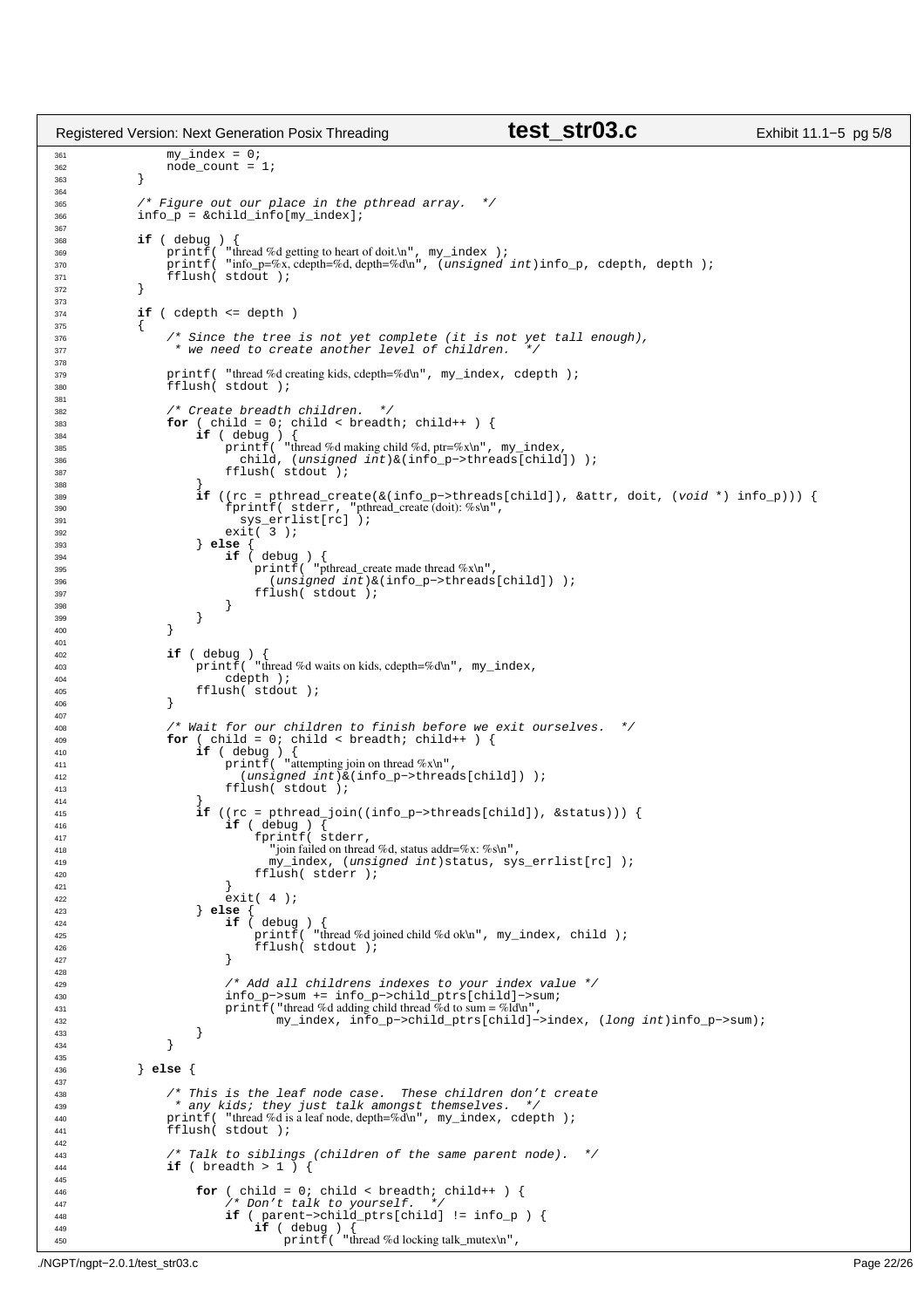```
451 my_index );
452 fflush( stdout );
453 }
454 pthread_mutex_lock(<br>
6(parent->child p<br/>
6(parent->child p
455 &(parent−>child_ptrs[child]−>talk_mutex) );
456 if ( ++parent−>child_ptrs[child]−>talk_count == (breadth − 1) ) {
457<br>
458 if ( debug ) {<br>
printf( "thread %d talk siblings\n", my_index );
469 fflush(stdout);
460 }
461 if ((rc = pthread_cond_broadcast(
462 &parent−>child_ptrs[child]−>talk_condvar))) {
463 fprintf( stderr, "pthread_cond_broadcast: %s\n",
464 sys_errlist[rc] );<br>\frac{1}{465} sys_errlist[rc] );
                                    exit( 5 );
466 }
467 }
468 if ( debug ) {
469 printf( "thread %d unlocking talk_mutex\n",
470 my_index );
471 fflush( stdout );
472 }
473 pthread_mutex_unlock(\frac{1}{474} and \frac{1}{474} pthread_mutex_unlock(
474 &(parent−>child_ptrs[child]−>talk_mutex) );
475 }
476 }
477
478 /* Wait until the breadth − 1 siblings have contacted us. */
479 if ( debug ) {
480 printf( "thread %d waiting for talk siblings\n", my_index );
481<br>
482<br>
\left\{\n \begin{array}{c}\n \text{if} \text{1ush} \text{ if} \text{1wh} \text{ if} \text{1wh} \text{ if} \text{1wh} \text{ if} \text{1wh} \text{ if} \text{1wh} \text{ if} \text{1wh} \text{ if} \text{1wh} \text{ if} \text{1wh} \text{ if} \text{1wh} \text{ if} \text{1wh} \text{ if} \text{1wh} \text{ if} \text{1wh} \text{ if} \text{1wh} \text{ if} \text{1wh} \text{ if} \text{1wh} \text{ if} \text{1wh} \text{ if} \text{1wh}482 }
483<br>484
484 pthread_mutex_lock( &info_p->talk_mutex );<br>
if ( info_p->talk_count < (breadth - 1) )
485 if ( info_p−>talk_count < (breadth − 1) ) {
486 time( &timer.tv_sec );
487 timer.tv_sec += (unsigned long)timeout * 60;
488 timer.tv_nsec = (unsigned long)0;
489 if ((rc = pthread_cond_timedwait(&info_p−>talk_condvar,
                             490 &info_p−>talk_mutex, &timer))) {
491 fprintf( stderr, water printf( stderr, 1992)
492 "pthread_cond_timedwait (leaf) %d: %s\n",<br>
my_index, sys_errlist[rc]);
493 my_index, sys_errlist[rc]);<br>
exit(6);
494 exit( 6 );<br>495495 }
496 }
497 pthread_mutex_unlock( &info_p−>talk_mutex );
498<br>499499 }
500
501 }
502
503 /* Our work is done. We're outta here. */<br>504 printf ( "thread %d exiting, depth=%d, status=%d, addr=9
504 printf( "thread %d exiting, depth=%d, status=%d, addr=%x\n", my_index,<br>cdepth_info_n->status_(unsigned_int)info_n);
               cdepth, info_p->status, (unsigned int)info_p);
506 fflush(stdout);
507
508 pthread_exit( 0 );
509
510 /*NOTREACHED*/
511 return 0;
512 }
513
514
515
516 /*−−−−−−−−−−−−−−−−−−−−−−−−−−−−−−−−−−−−−−−−−−−−−−−−−−−−−−−−−−−−−−−−−−−−−−−−−−−−−−−−* 
517 * main<br>518 *-----
                                                   \star /
519 int main( int argc, char *argv[] ) \begin{bmatrix} 520 \\ 520 \end{bmatrix}\{521 int rc, ind, total, i_initialized = 0;<br>522 pthread_mutexattr_t_myattr;
522 pthread_mutexattr_t myattr;<br>523 pthread_t root_thread
523 pthread_t root_thread;
524 shared_area_t *sa = NULL;
525
526 parse_args( argc, argv );
527
528 if (use_shared == 1) {
529
530 if (shared_fd == 0)<br>531 if (shared fd = ope
                      \frac{1}{3}shared_fd = open("test_str03m", O_RDWR, (S_IRWXU | S_IRWXG | S_IRWXO));
532 if (shared_fd < 0) {<br>fprintf(stderr, "unable to open shared memory\n");
534 exit(1);
535 }
536 sa = (shared_area_t *)mmap(NULL, (sizeof(struct shared_area)), 
537 PROT_READ | PROT_WRITE | PROT_EXEC, MAP_SHARED, 
538 shared_fd, 0);
539 if (sa == MAP_FAILED) {
540 fprintf(stderr, "unable to map shared memory\n");
Registered Version: Next Generation Posix Threading test_str03.c Exhibit 11.1−5 pg 6/8
```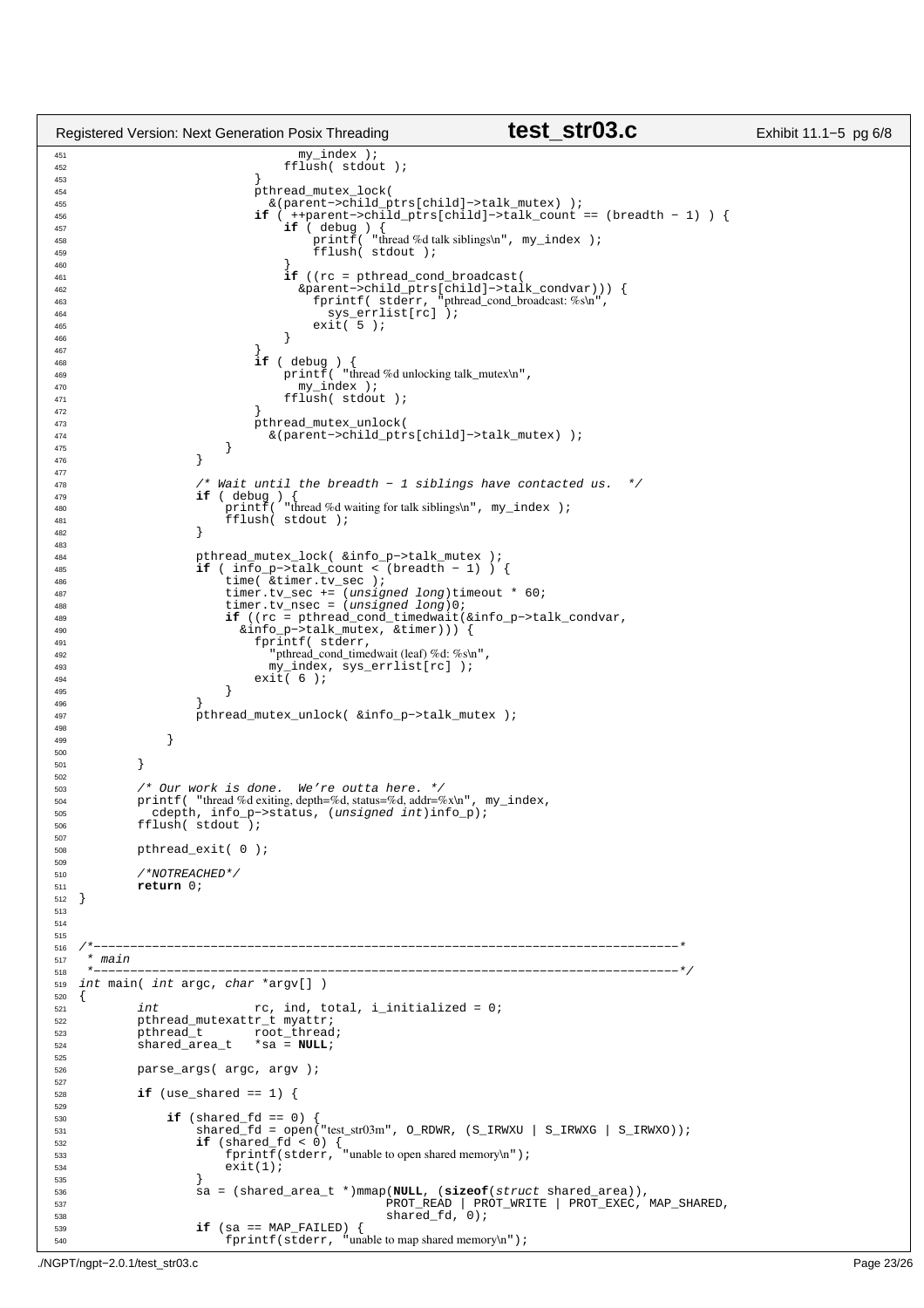```
541 exit(1);
542 }
543 }
544
545
546 /* Initialize shared mutex... */
547 if (sa−>initialized != 1) {<br>548 fprintf(stderr,"shared memory was not initialized.\n");
549 pthread_mutexattr_init(&myattr);<br>550 pthread_mutexattr_setpshared(&my
550 pthread_mutexattr_setpshared(&myattr, PTHREAD_PROCESS_SHARED);<br>
if ((rc = pthread mutex init(&(sa->mutex), &myattr))) {
551 if ((rc = pthread_mutex_init(&(sa->mutex), &myattr))) {<br>552 fprintf( stderr, "pthread_mutex_init(test_mutex): %s\n",<br>553 sys_errlist[rc] );
\frac{554}{554} exit( 7 );
555 }
556 fprintf(stderr, "mutex was initialized.\n");<br>557 sa->initialized = 1;
557 sa−>initialized = 1;<br>558 i initialized = 1;
558 i_initialized = 1;<br>f58 i_initialized = 1;<br>msync(sa, sizeof(s
559 msync(sa, sizeof(struct shared_area), MS_INVALIDATE | MS_SYNC);<br>560 else
560 } else
                       fprintf(stderr, "shared memory was initialized.\n");
562
563 if (i_initialized == 1)<br>564 i fprintf(stderr, "I did
564 fprintf(stderr,"I did initialize, spinning...\n");
565 fprintf(stderr,"waiting for partner to lock.\n");
566 while (sa−>locked != 1) {
567 sleep(1);<br>568 continue;
                            continue;
569 }
570 fprintf(stderr, "partner is locked.\n");<br>
}
571 }
572
573 if ((rc = pthread_mutex_lock(&(sa−>mutex)))) {
574 fprintf(stderr, "unable to grab test_mutex, rc = %d\n", rc);
575 exit( 7);
576 }
577 fprintf(stderr, "I am locked.\n");<br>578 53a->locked = 1;
578 579 sa−>locked = 1;<br>579 msync(sa, sized
                  579 msync(sa, sizeof(struct shared_area), MS_INVALIDATE | MS_SYNC);
580
581 }
582
583
584 \frac{1}{2} /* Initialize node mutex. */<br>585 if ((rc = pthread mutex init)
585 if ((rc = pthread_mutex_init(&node_mutex, NULL))) {<br>586 fprintf( stderr, "pthread_mutex_init(node_mutex): %s\n",<br>587 sys_errlist[rc] );
588 exit(7);
             \left\{ \right\}590
591 /* Initialize node condition variable. */
592 if ((rc = pthread_cond_init(&node_condvar, NULL))) {
593 fprintf( stderr, "pthread_cond_init(node_condvar): %s\n",
594 sys_errlist[rc] );
595 exit( 8 );
596 }
597
598 /* Allocate pthread info structure array. */
599 if ( (total = num_nodes( breadth, depth )) > MAXTHREADS ) {
600 fprintf( stderr, "Can't create %d threads; max is %d.\n",
601 total, MAXTHREADS );
602 exit( 9 );
603<br>604
             \text{printf} ( "Allocating %d nodes.\n", total );
605 fflush( stdout );
606 if ( (child_info = (c_info *)malloc( total * sizeof(c_info) )) == NULL ) {
607 perror( "malloc child_info" );
608 exit( 10 );
609<br>610
             610 bzero( child_info, total * sizeof(c_info) );
611
612 if ( debug ) {
613 printf( "Initializing array for %d children\n", total );<br>flush( stdout );
                       fflush( stdout );
615 }
616
617 /* Allocate array of pthreads descriptors and initialize variables. */
618 for ( ind = 0; ind < total; ind++ ) {
619
620 if ( (child_info[ind].threads =
621 (pthread_t *)malloc( breadth * sizeof(pthread_t) )) == NULL ) {
622 perror( "malloc threads" );
\begin{array}{ccc}\n623 \\
624\n\end{array} exit( 11 );
624 }
625 bzero( child_info[ind].threads, breadth * sizeof(pthread_t) );
626
<sup>627</sup> if ( (child_info[ind].child_ptrs =<br>628 (c_info **)malloc( breadth * s
628 (c_info **)malloc( breadth * sizeof(c_info *) )) == NULL ) {
629 perror( "malloc child_ptrs" );
630 \overline{exit(12)};
Registered Version: Next Generation Posix Threading test_str03.c Exhibit 11.1−5 pg 7/8
```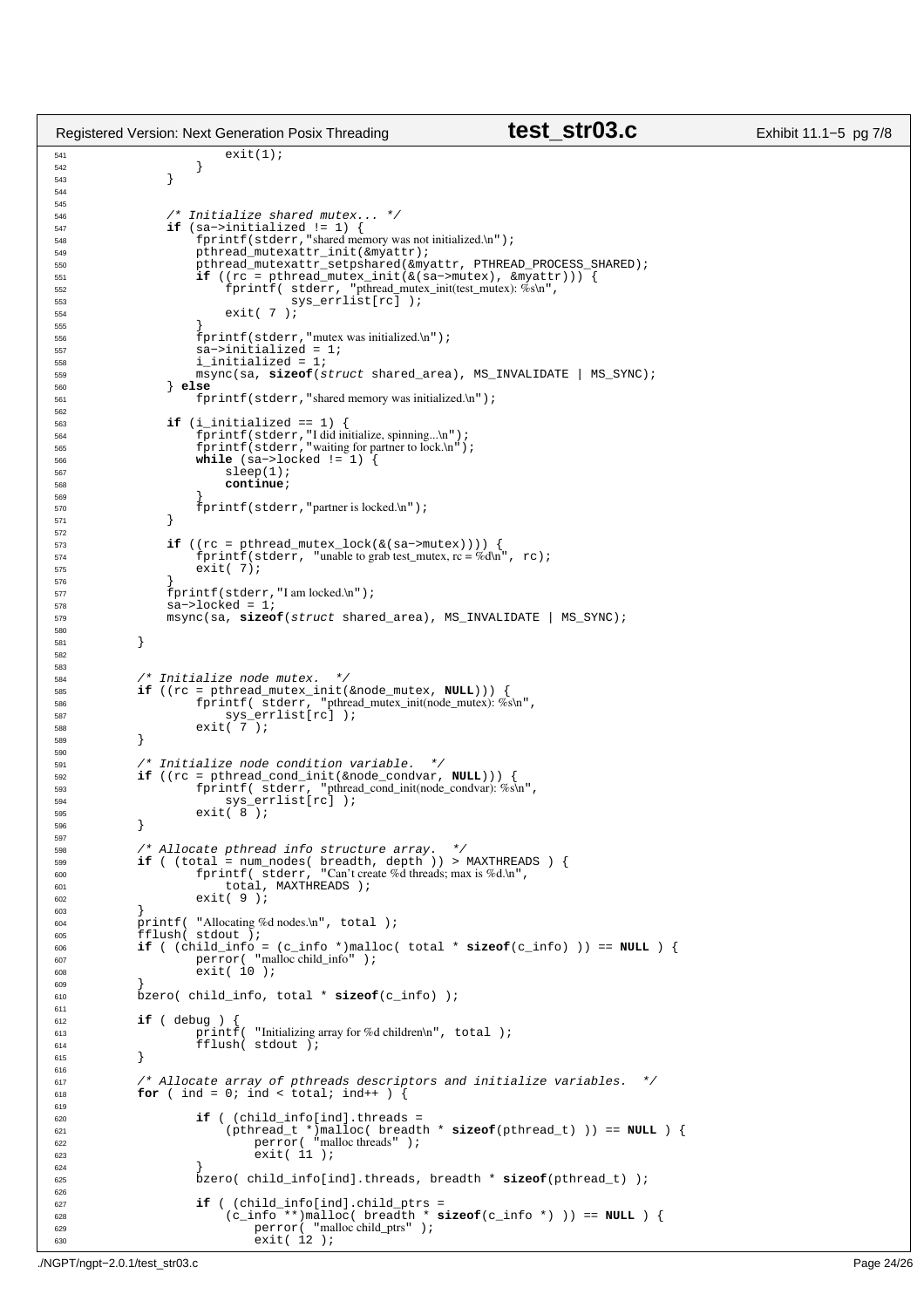```
631 {}_{\text{}} {}_{\text{}} {}_{\text{}} {}_{\text{}} {}_{\text{}} {}_{\text{}} {}_{\text{}} {}_{\text{}} {}_{\text{}} {}_{\text{}} {}_{\text{}} {}_{\text{}} {}_{\text{}} {}_{\text{}} {}_{\text{}} {}_{\text{}} {}_{\text{}} {}_{\text{}} {}_{\text{}} {}_{\text{}} {}_{\text{}} {}_{\text{}} {}_{\text{}} {}_{\text{}} 632 bzero( child_info[ind].child_ptrs,
633 breadth * sizeof(c_info *) );
634
635 if ((rc = pthread_mutex_init(&child_info[ind].child_mutex, NULL))) {<br>
fprintf( stderr, "pthread_mutex_init child_mutex: %s\n",<br>
sys_errlist[rc] );<br>
exit( 13 );
639 }
640
641 if ((rc = pthread_mutex_init(&child_info[ind].talk_mutex, NULL))) {<br>642 fprintf( stderr, "pthread_mutex_init talk_mutex: %s\n",<br>643 sys_errlist[rc] );
644 exit(1\overline{4});
645 }
646
<sup>647</sup> if ((rc = pthread_cond_init(&child_info[ind].child_condvar, NULL))) {<br>648
648 fprintf (stderr, 1994) stderr, 1994
<sup>649</sup> "pthread_cond_init child_condvar: %sh",<br>
sys errlist[rc]);
650 sys_errlist[rc] );
651 exit( 15 );
652 }
653
654 if ((rc = pthread_cond_init(&child_info[ind].talk_condvar, NULL))) {
655 fprintf( stderr, "pthread_cond_init talk_condvar: %s\n",
656 sys_errlist[rc] );
657 exit( 16 );
658 }
659
660 if ( debug ) {
661 printf( "Successfully initialized child %d.\n", ind );
662 fflush( stdout );
663 }
664
665 }
666
667 printf( "Creating root thread attributes via pthread_attr_init.\n" );<br>668 fflush( stdout );
                fflush( stdout );
669
670 if ((rc = pthread_attr_init(&attr))) {
671 fprintf( stderr, "pthread_attr_init: %s\n", sys_errlist[rc] );
672 exit( 17 );
673 }
674
675 /* Make sure that all the thread children we create have the
676 * PTHREAD_CREATE_JOINABLE attribute. If they don't, then the
677 * pthread_join call will sometimes fail and cause mass confusion. */
678 if (\text{rc = phhead\_attr\_setdetachstate(\&attr, PTHREAD_CREATE_JOINABLE))) {<br>679 for forintf(stderr, "pthread attr setdetachstate: %s\n",
679 fprintf(\frac{\text{stder}}{\text{svs}}, "pthread_attr_setdetachstate: % \text{sh}",
680 sys_errlist[rc] );
681 exit( 18 );
682 }
683
684 printf( "Creating root thread via pthread_create.\n" );<br>Ff1115h( 5f101t);
                fflush( stdout );686
687 if ((rc = pthread_create(&root_thread, &attr, doit, NULL))) {
688 fprintf( stderr, "pthread_create: %s\n", sys_errlist[rc] );
689 exit( 19 );
690 }
691
692 if ( debug ) {
693 printf( "Doing pthread_join.\n" );
694 fflush( stdout );
695 }
696
^{697} /* Wait for the root child to exit. */<br>^{698} if ((rc = pthread join(root thread. NUL
698 if ((rc = pthread_join(root_thread, NULL))) {<br>
\text{for}\inf\{ \text{ stderr. "nthread join}(\% \text{snr.} \text{ sys}) \}699 fprintf( stderr, "pthread_join: %s\n", sys_errlist[rc] );
700 exit( 20 );
701 }
702
703 if ( debug ) {
                           \begin{bmatrix} 2 & \text{if } \\ \text{print} & \text{if } \\ \end{bmatrix} ( "About to pthread_exit.\n" );
705 fflush( stdout );<br>706 }
706 }
707
708 printf("\n\nThe sum of tree (breadth %d, depth %d) is %ld\n",<br>meadth depth child info[0] sum):
                           breadth, depth, child_info[0].sum);
710
<sup>711</sup> if (use_shared == 1) {<br>712 if pthread_mutex_unlo
712 pthread_mutex_unlock(\&(sa->mutex));<br>
713 if (i_initialized == 1) {
713 if (i_initialized == 1) {<br>
714 pthread mutex destroy
714 pthread_mutex_destroy(&(sa−>mutex));
715 sa−>locked = 0;
716 sa−>initialized = 0;<br>717 }
717 }
718 }
                ext( 0 );
720 }
Registered Version: Next Generation Posix Threading test_str03.c Exhibit 11.1−5 pg 8/8
```